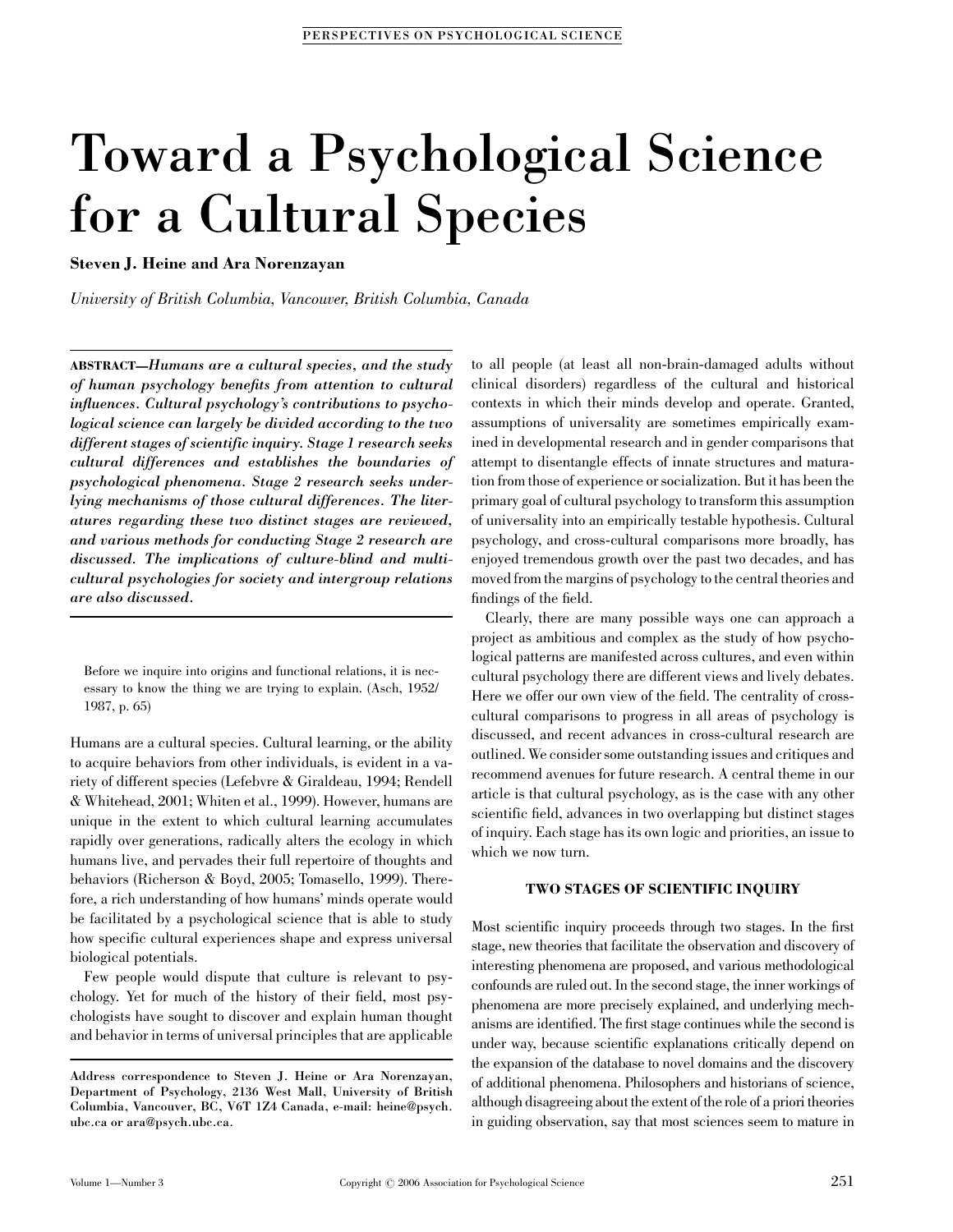this sequence (Hempel, 1965; Salmon, 1984). Consider Darwin's theory of evolution by natural selection. Darwin developed his theory of natural selection and embarked on decades of systematic cross-species observations and meticulous documentation of features of various organisms and the ecological peculiarities of their habitats (Darwin, 1859/1958). His theory hinged critically on the idea that biological properties are inherited, yet the mechanisms of inheritance were unknown at the time, and his proposal for how inheritance worked was ultimately flawed. One of Darwin's influential critics, Fleeming Jenkin, correctly pointed out that if inheritance were the result of taking the average of the features from the parental contributions, as Darwin proposed, then in each generational transmission, variation would be cut in half. In a few generations, there would be little variation left for inheritance, and natural selection would falter (Boyd & Silk, 2003). Only decades later was it understood that parental genes remain discrete entities in reproduction, and Darwin's theory became grounded in the principles of Mendelian genetics, which then ushered in the modern synthesis between evolutionary theory and genetics, forming the basis of modern biology (Dobzhansky, 1962).

Much of psychology also operates this way (for discussions, see Cronbach, 1986, and Rozin, 2001). Theories are proposed and revised in the first-stage process of predicting and discovering interesting phenomena, but the precise mechanisms underlying theoretical claims are often poorly understood prior to the second stage of investigation. We agree with Rozin (2001) that Stage 1 research is a key element of scientific progress in any growing science, and that unnecessary constraints on this type of research can damage the prospects of a discipline to develop into a mature science. As more and more interesting phenomena are discovered, Stage 2 research is initiated; scientists begin to offer competing explanations for them, presumed mechanisms eventually become the subject of debates, and competing accounts for mechanisms are advanced, animating scientific discovery for long periods of time. These debates, in turn, may lead to additional discoveries of interesting phenomena. Only with time and patience are controversies resolved successfully; paradigms sometimes shift, and scientific consensus regarding mechanisms emerges.

Research in cultural psychology can also be broken down into these two stages (see Atran, Medin, & Ross, 2005, for a similar observation). Stage 1 research typically proposes theories that predict cultural differences in particular psychological processes, whereas Stage 2 research typically seeks to more precisely explain the observed cultural differences by identifying the critical variables that account for them. In the following sections, we articulate how this distinction is useful for understanding how cultural psychology can contribute to psychological science in general.

## STAGE 1 CULTURAL PSYCHOLOGICAL RESEARCH: IDENTIFYING CULTURAL DIFFERENCES

The most straightforward goal of Stage 1 cultural psychological research has been to investigate the extent to which people from

different cultures vary in psychological processes. Thus far, the majority of cultural psychological research has been conducted at this stage. Such research is of critical importance to scientific progress in the field, as we explain next.

#### Stage 1 Research and External Validity

Psychology has long been criticized for ignoring issues of generalizability of findings, the most prominent criticism being that its restricted database may limit the external validity of its findings (e.g., Gergen, 1973; Medin & Atran, 2004; Rozin, 2001; Sears, 1986). Social psychology has been especially vulnerable to such criticisms; it investigates questions regarding how people perceive, understand, and respond to the (culturally variable) social world, yet most social psychological research has been conducted within the social environment of middleclass college students. However, nowhere are the limits of the restricted psychological database more problematic than when it comes to cultural representation. A recent review found that 92% of studies published in the Journal of Personality and Social Psychology, the most influential international journal in these fields, were conducted in North America, and a full 99% of the studies were conducted in the West (Quinones-Vidal, Lopez-Garcia, Penaranda-Ortega, & Tortosa-Gil, 2004). This problem would not be severe if the publications in such journals did not make the implicit or explicit claim that their findings are applicable broadly to humanity at large, rather than to the Western subpopulations from which participants are selected. That a similar inattention to cultural variability has been found in other areas of psychology as well (Norenzayan & Heine, 2005) underscores how much of the psychological database renders researchers ill prepared to speak confidently of the extent to which many psychological processes are universal.

In many research programs, there are trade-offs between maximizing internal validity and maximizing external validity. The tendency for researchers from a number of psychological disciplines to primarily conduct studies with convenience samples of Western college students, who are disproportionately of European descent and of middle-class background, suggests that psychologists are often inclined to privilege the maintenance of internal validity. That is, studies conducted with convenience samples afford opportunities for researchers to more easily conduct rigorous and systematic series of studies that can address competing hypotheses and rule out methodological artifacts. Although a heavy reliance on convenience samples facilitates the construction of sound theories that are capable of making reliable predictions, the incumbent sacrifice of external validity becomes untenable when researchers raise questions regarding human nature. The limited psychological database raises a cloud of doubt regarding the generalizability of many findings. How can researchers know whether they are studying a phenomenon that is characteristic of humans everywhere or whether they have identified a cultural product that emerges from participating in Western middle-class culture?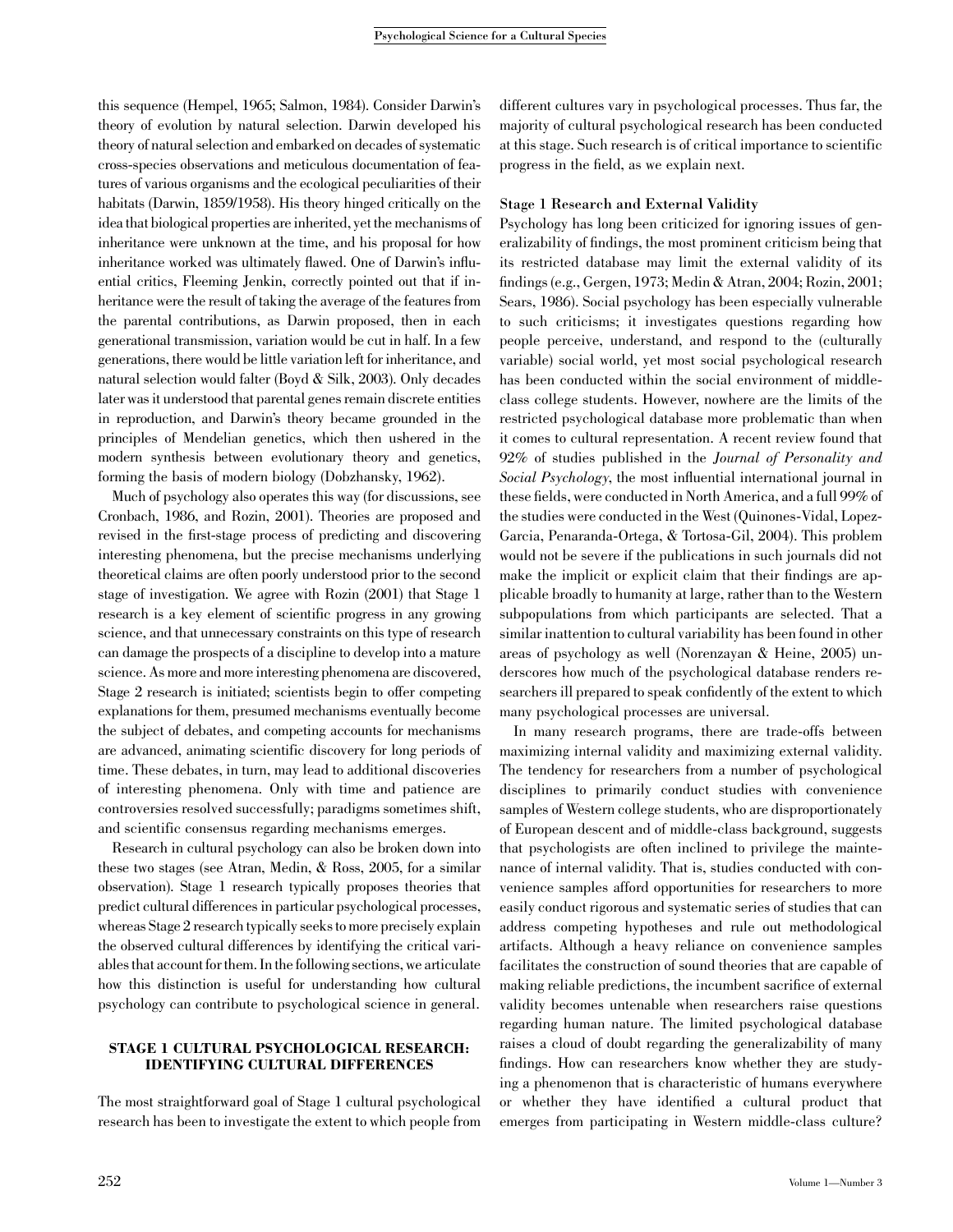This distinction cannot confidently be made until appropriate cross-cultural research tactics are used to test whether the phenomenon meets the criteria of various levels of universality (for a review, see Norenzayan & Heine, 2005).

The question of the generalizability of research findings is a challenge for science more generally, and perhaps ensuring culturally representative sampling is an onerous technicality that is unnecessary for psychology. For example, it would hardly seem reasonable to say that a reliably observed phenomenon such as social facilitation or transfer-appropriate processing might not be a universal feature of humankind because no one has ever investigated it among, say, the Trobriand Islanders. Such a claim would be dubious because there is no theoretical basis for anticipating any differences in social facilitation or transfer-appropriate processing in this population. Were it the case, however, that one did have compelling a priori theoretical reasons to anticipate that either of these processes would be different among the Trobriand Islanders, psychologists' understanding of that process would potentially be in need of revision if it were indeed found that this population performed reliably differently on relevant tasks.

# Stage 1 Research Identifies Cultural Variation in Psychological Processes

Recent theoretical and empirical developments in cultural psychology have brought the field to the point where researchers need to be mindful of the generalizability of North American, or more generally Western, findings to other cultural contexts. There are a number of rich theoretical models that allow for predictions about the extent to which various models will replicate in other cultural contexts (e.g., D. Cohen & Hoshino-Browne, 2005; Heine, 2001; Kim, 2002; Markus & Kitayama, 1991; Medin & Atran, 2004; Nisbett & Cohen, 1996; Nisbett, Peng, Choi, & Norenzayan, 2001; Shweder, Much, Mahapatra, & Park, 1997; Triandis, 1989). Furthermore, in the past 20 years, since the field of cultural psychology reemerged as a significant discipline, the great extent of documented cultural variation in psychological processes has been rather unexpected, even for cultural psychologists. For example, pronounced and theoretically meaningful cultural differences have been found in fundamental psychological processes, such as eye movements for scanning inanimate scenes (e.g., Chua, Boland, & Nisbett, 2005); attention (Miyamoto, Nisbett, & Masuda, 2006); perception of color, space, and time (e.g., Boroditsky, 2001; Levinson, 1997; Roberson, Davies, & Davidoff, 2000); numerical reasoning (e.g., Gordon, 2004); unspoken thinking (e.g., Kim, 2002); preferences for high subjective well-being (SWB; e.g., Diener, Diener, & Diener, 1995); the manifestation of psychological disorders such as depression (e.g., Kleinman, 1982; Ryder et al., 2005) and bulimia nervosa (e.g., Keel & Klump, 2003); the need for high self-esteem (e.g., Heine, Lehman, Markus, & Kitayama, 1999); and preferences for formal rea-

soning (e.g., Norenzayan, Smith, Kim, & Nisbett, 2002). Research programs in these areas have demonstrated that culture is implicated at a much more fundamental level of psychological processing than what was previously considered, and these findings are forcing researchers to conceive of these phenomena differently than they had before.

Predicted cultural differences have also emerged in a diverse array of phenomena, including how people handle contradiction (e.g., Peng & Nisbett, 1999), prevention and promotion orientations (e.g., Lee, Aaker, & Gardner, 2000), self-concepts (e.g., Cousins, 1989), moral intuitions and reasoning (A.B. Cohen & Rozin, 2001; Miller & Bersoff, 1992), tendencies to make situational and dispositional attributions (e.g., Choi, Nisbett, & Norenzayan, 1999; Morris & Peng, 1994), preferences for choices made by oneself or by others (e.g., Iyengar & Lepper, 1999), the nature of friendships and enemyships (e.g., Adams, 2005), cognitive dissonance (e.g., Heine & Lehman, 1997b; Kitayama, Snibbe, Markus, & Suzuki, 2004), memories for focal and background objects (e.g., Masuda & Nisbett, 2001), motivations for uniqueness (e.g., Kim & Markus, 1999), certain kinds of category-based inductive reasoning (e.g., Medin, Ross, Atran, Burnett, & Block, 2002), daily variability in affective experiences (Oishi, Diener, Napa Scollon, & Biswas-Diener, 2004), the importance of romantic love in marriage decisions (R. Levine, Sato, Hashimoto, & Verma, 1995), the pace of life and time perspective (R.V. Levine & Norenzayan, 1999), preferred decisions in the ultimatum game (e.g., Henrich et al., 2005), feelings of control (e.g., Morling, Kitayama, & Miyamoto, 2002), and predilection for violence in response to insults (e.g., Nisbett & Cohen, 1996), to name several. Systematic cultural differences have also been found in early childhood (e.g., Grossmann, Grossmann, Spangler, Suess, & Unzner, 1985; Imai & Gentner, 1997; Tardif, 1996), underscoring just how embedded psychological life is within cultural experiences.

Furthermore, many of these cultural differences are pronounced in magnitude. Meta-analyses reveal large effects (average  $d > .80$  for the difference in the magnitude of selfenhancement motivation between East Asians and Westerners (Heine & Hamamura, 2006), moderate to large effects for cognitive differences between East Asians and Westerners (average  $d = .60$ ; Miyamoto, Kitayama, & Talhelm, 2006), and smaller effects for cultural differences in self-report measures of individualism and collectivisms between Asians and Americans (average  $ds = .39$  for individualism and .24 for collectivism; Matsumoto, 2006; Oyserman, Coon, & Kemmelmeier, 2002). In general, the cultural differences tend to be more pronounced in studies that compare behaviors that reflect implicit psychological tendencies and less pronounced in studies that compare explicit self-reported cultural values on subjective Likert scales (for discussion, see Heine, Lehman, Peng, & Greenholtz, 2002; Kitayama, 2002).

Stage 1 cultural psychological research is an ongoing project as more and more theories are developed and psychological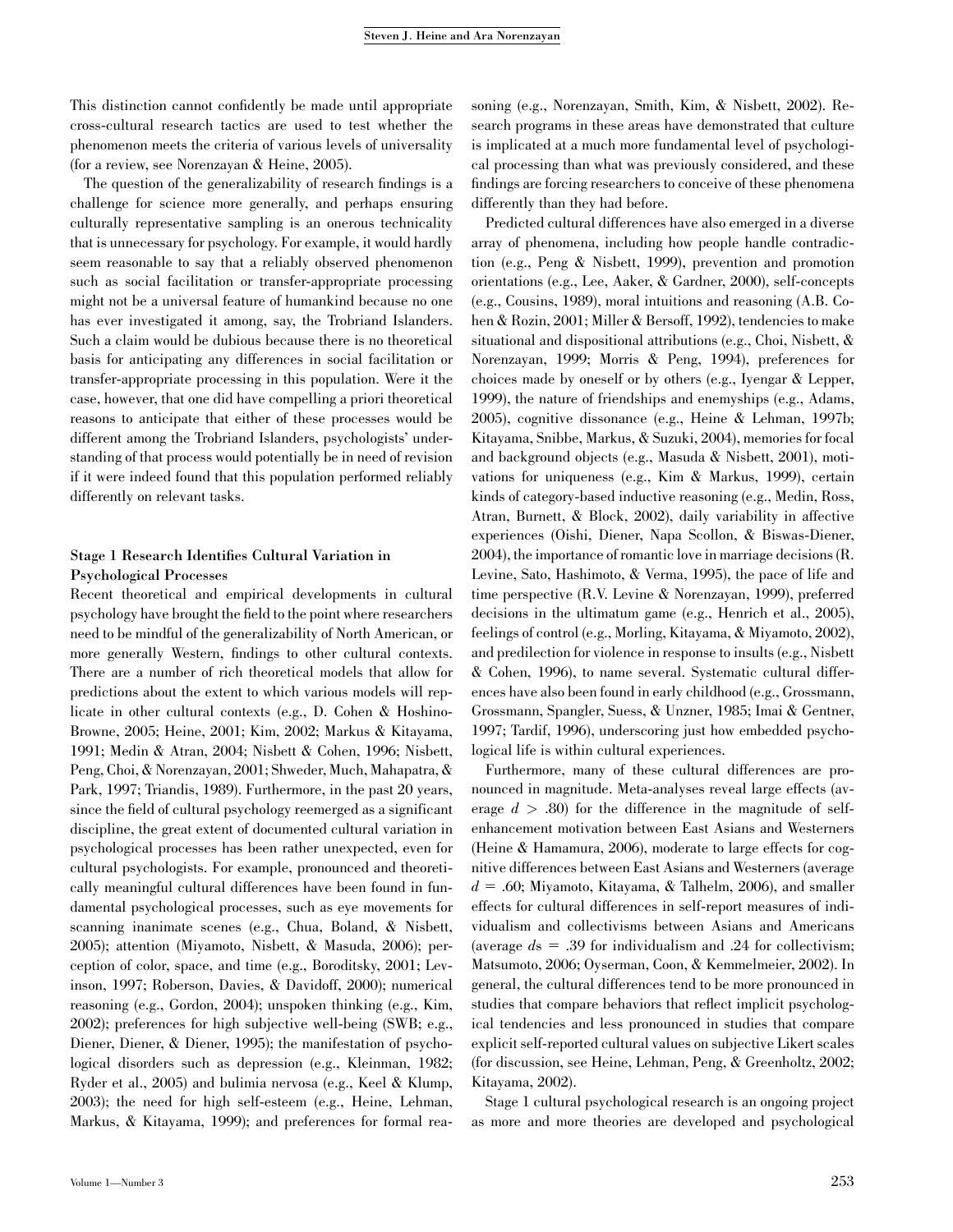phenomena are tested in a growing array of cultures. As it progresses, this enterprise will paint an increasingly detailed picture regarding the kinds of processes that are most affected by cultural influences, and those that operate the most independently of cultural context. It is difficult to know a priori which psychological processes are most susceptible to cultural variation, so there is no alternative to solid, programmatic Stage 1 research. For example, growing research indicates that attentional processes, initially believed to be fixed and universal, are in some respects highly responsive to cultural experience (e.g., Chua et al., 2005). Conversely, some core aspects of reasoning about other peoples' mental states (or theory of mind), initially believed to be a folk theory that is culturally malleable to a large degree, appear to develop in remarkably similar ways across cultures (e.g., Callaghan et al., 2005).

One important component of Stage 1 research has been to identify the specific situations in which some cultural differences in psychological processes are made manifest. Cultural differences in various processes are often fluid and do not emerge uniformly as main effects; they often are evident only when certain contextual variables are present. For example, people participating in cultures of honor are not more aggressive than other people across all situations; rather, their aggression emerges specifically in situations in which their honor has been slighted (Nisbett & Cohen, 1996); the Protestant work ethic does not encourage an overall more detached attitude toward relationships, and cultural differences emerge only when Protestants and non-Protestants are engaged in a work task (e.g., Sanchez-Burks, 2002); East Asians do not always prefer intuitive reasoning strategies more than Westerners, but show the same preferences and skills for formal reasoning when completing abstract tasks (e.g., Norenzayan et al., 2002). In sum, much Stage 1 cultural psychological research has targeted the sensitivity of various psychological processes to situational variables and investigated how cultural differences often appear only in specific contexts.

A second key focus of Stage 1 research has been to conduct systematic series of studies to rule out competing artifactual accounts of cultural differences. A particular challenge of conducting psychological research across cultures is that there are many unique methodological concerns that arise regarding the interpretability of findings (for reviews, see D. Cohen, in press; Greenfield, 1997; and van de Vijver & Leung, 2000). The wide array of methodological artifacts that are of concern to cultural psychologists has resulted in research on cross-cultural comparability developing into an enterprise in and of itself. Efforts to determine the validity of cultural differences constitute a large part of the studies that are conducted in Stage 1 cultural psychological research.

In sum, the range of identified cultural differences in psychological phenomena has expanded significantly in the past 20 years. Many of these findings have emerged in the wake of recent theoretical developments in cultural psychology, most notably

the distinction between independent and interdependent construals of self (Markus & Kitayama, 1991) and individualismcollectivism (Triandis, 1989). These theoretical developments, coupled with the burgeoning database of documented cultural variation in fundamental psychological processes, challenge psychologists to be hesitant in assuming that findings that emerge from a single population must necessarily be psychological universals (Norenzayan & Heine, 2005).

# Stage 1 Cross-Cultural Research Informs Theories About Universals

Stage 1 cultural psychological research is as important in documenting robust similarities across cultures as it is in documenting variability. Such research allows psychologists to identify the extent to which psychological phenomena are culture-specific or are psychological universals (Norenzayan & Heine, 2005; Norenzayan, Schaller, & Heine, in press). We submit that the restricted database that has historically characterized psychological research has led researchers to inherit a sense of ''culture-blindness'' whereby observed findings in one's own culture are assumed to be universal. Furthermore, because some degree of universality is often a central assumption of evolutionary explanations, this culture-blindness is of particular relevance to evolutionary explanations, and greatly complicates efforts to articulate how particular psychological phenomena may have evolved.

For example, consider the question of whether a need for positive self-regard is a psychological universal. One way to approach this question is to conceive of positive self-regard as self-enhancement, which is usually operationalized as tendencies to dwell on and elaborate positive information about the self relative to negative information (Heine, 2005b). With this operationalization, it is clear that people from Western cultures are motivated to have positive self-regard, as across dozens of different methods, Westerners show consistent and pronounced self-enhancement (average  $d = .86$ ). In contrast, the same methods have revealed an average  $d$  of  $-.02$  for East Asians (Heine & Hamamura, 2006). Thus, a need for positive selfregard operationalized as self-enhancement appears to be far weaker, if not largely absent, among people participating in East Asian cultural contexts (see Heine, Kitayama, & Hamamura, in press, and Sedikides, Gaertner, & Vevea, 2005, for some disagreement about the evidence regarding this conclusion).

Given these findings, how might one consider the evolutionary origins of motivations for positive self-regard? On the basis of the consistent evidence for self-enhancement among Westerners, a variety of evolutionary accounts have been offered for the emergence of this motivation. For example, the self-enhancement motive has been posited to have been selected (a) as a gauge of changes in one's status within dominance hierarchies (Barkow, 1989), (b) as a barometer of the vulnerability of one's social relationships (Leary, Tambor, Terdal, & Downs, 1995),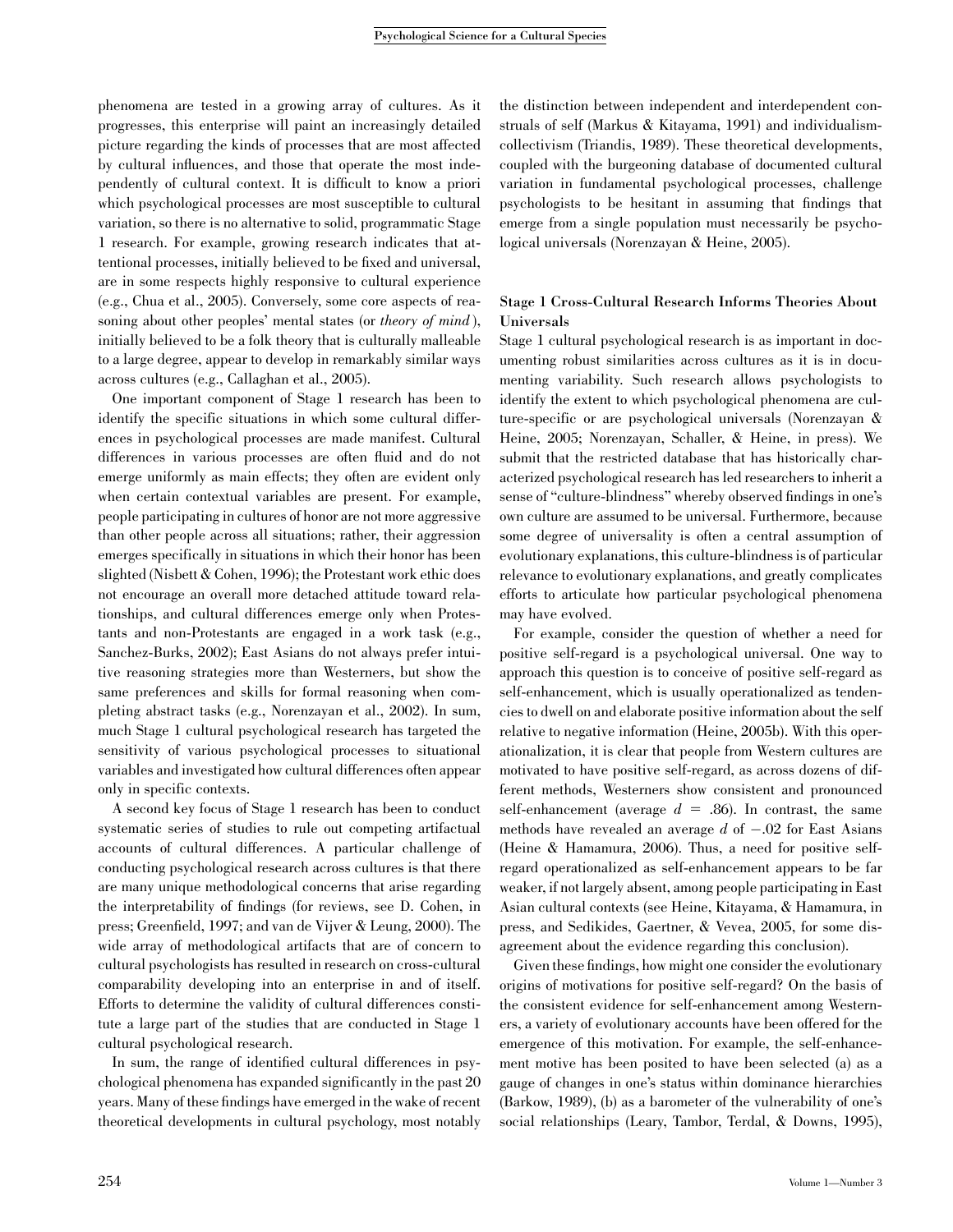or (c) to stave off the debilitating effects of existential anxieties arising from the awareness of one's impending death (Pyszczynski, Greenberg, & Solomon, 2004). However, these theories are rendered less compelling when one considers the relative lack of self-enhancement motivations that is evident among East Asians, especially as it seems that concerns with status, social relationships, and death are at least as strong in East Asia as they are in the West (e.g., Heine, 2001; Heine, Harihara, & Niiya, 2002).

We suggest that compelling evolutionary accounts for the origins of psychological processes need to consider the adaptive value of the processes at a level of abstraction where universality is more evident, or they need to specify the conditions under which those processes are operating (Norenzayan & Heine, 2005). For example, positive self-regard can also be considered in terms of strivings to be the kind of person viewed as appropriate, good, and significant in one's culture (e.g., Crocker & Park, 2004; Heine et al., 1999). At this level of analysis, a need for positive self-regard is a plausible candidate for a psychological universal, and we propose that the most compelling evolutionary accounts for this motivation will be targeted at this level (see Heine, Proulx, & Vohs, 2006). In sum, cultural variation identified by Stage 1 research programs serves to highlight the level of analysis at which evolutionary accounts might most successfully be proposed.

Future Challenges and Opportunities in Stage 1 Research Over the past 20 years, Stage 1 cross-cultural research has enjoyed a period of tremendous growth. What might happen over the next 20 years? With the humility to recognize that predicting the future is best left to fortune-tellers and investment bankers, we venture to suggest some directions that we think would prove to be fruitful.

One striking shortcoming of Stage 1 cultural psychological research thus far is that the majority of the most influential research has been focused on comparisons of North Americans and East Asians. Perhaps it is understandable that North Americans specifically and Westerners more generally have usually served as the point of comparison in these studies, given that the majority of psychological theories have emerged from these samples. However, the focus on comparisons between these two cultural groups has resulted in a pronounced neglect of other cultures. We suggest that East Asians have been the primary target of comparison because recent cultural psychological research has built upon the ideas of Markus and Kitayama (1991), who proposed a model that was largely based on a contrast of Western and East Asian cultures. The richness of that model has allowed for a growing number of theoretical advances to be built upon this initial foundation, leading to a wide variety of predictions for specific differences in the ways that East Asians and North Americans are likely to differ in their psychology (e.g., D. Cohen & Gunz, 2002; Heine et al., 1999;

Nisbett et al., 2001; Norenzayan et al., 2002; Oishi et al., 2004; Suh, 2002). Furthermore, in many ways, cross-cultural comparisons between East Asians and North Americans have made for strong arguments for specific cultural differences, as the samples that are typically contrasted (university students in the two cultural regions) are similar in so many other respects (i.e., they tend to be from highly industrialized, middle-class, urban environments, and the participants tend to be highly educated and cosmopolitan) that there are fewer possible demographic and cultural variables that could potentially account for the differences than there are with many other kinds of cross-cultural comparisons. The emergence of reliable and pronounced differences between groups that share so many important societal and ecological features suggests that there should be at least as broad and expansive differences in other regions of the world that are less industrialized.

We call for cultural psychological research to grow beyond comparisons of East Asians and Westerners. At present, despite the growth of cross-cultural research, psychologists still know embarrassingly little about the psychological processes of the majority of cultures of the world. There appear to be many opportunities to identify important cultural differences for researchers enterprising enough to launch psychological expeditions into relatively unexplored terrain. In particular, we think the role of culture in psychological functioning should become especially evident when small-scale societies are studied. Although such research is methodologically challenging, it stands to greatly advance understanding of the ways that culture is implicated in psychology, given the multitude of theoretically important differences in cultural experience. There has already been much excellent and influential work conducted with such groups (e.g., Atran et al., 2005; Bailenson, Shum, Atran, Medin, & Coley, 2002; Cole, Gay, & Glick, 1968; Gordon, 2004; Henrich et al., 2005; Levinson, 1997; Medin & Atran, 2004; Segall, Campbell, & Herskovits, 1963), much of it having been done to make arguments for psychological universals (e.g., Barrett & Behne, 2005; Ekman, Sorenson, & Friesen, 1969; Levenson, Ekman, Heider, & Friesen, 1992). We hope that more researchers pursue the important questions that can be answered only by exploring such samples. Other fruitful but underexplored avenues of cross-cultural research include religious differences in the world today (e.g., A.B. Cohen & Rozin, 2001; Hansen & Norenzayan, in press; Sanchez-Burks, 2002; Shweder et al., 1997) and the extent to which findings from middle-class samples generalize to working-class ones (e.g., Snibbe & Markus, 2005). Given psychology's reliance on industrialized, highly secular, and middle-class samples, broadening Stage 1 research in these ways is critical for determining the generalizability of findings.

A second shortcoming of past Stage 1 cultural psychological research is that it has largely been limited to explorations of the extent to which theories and phenomena that have been developed and identified in the West generalize to non-Western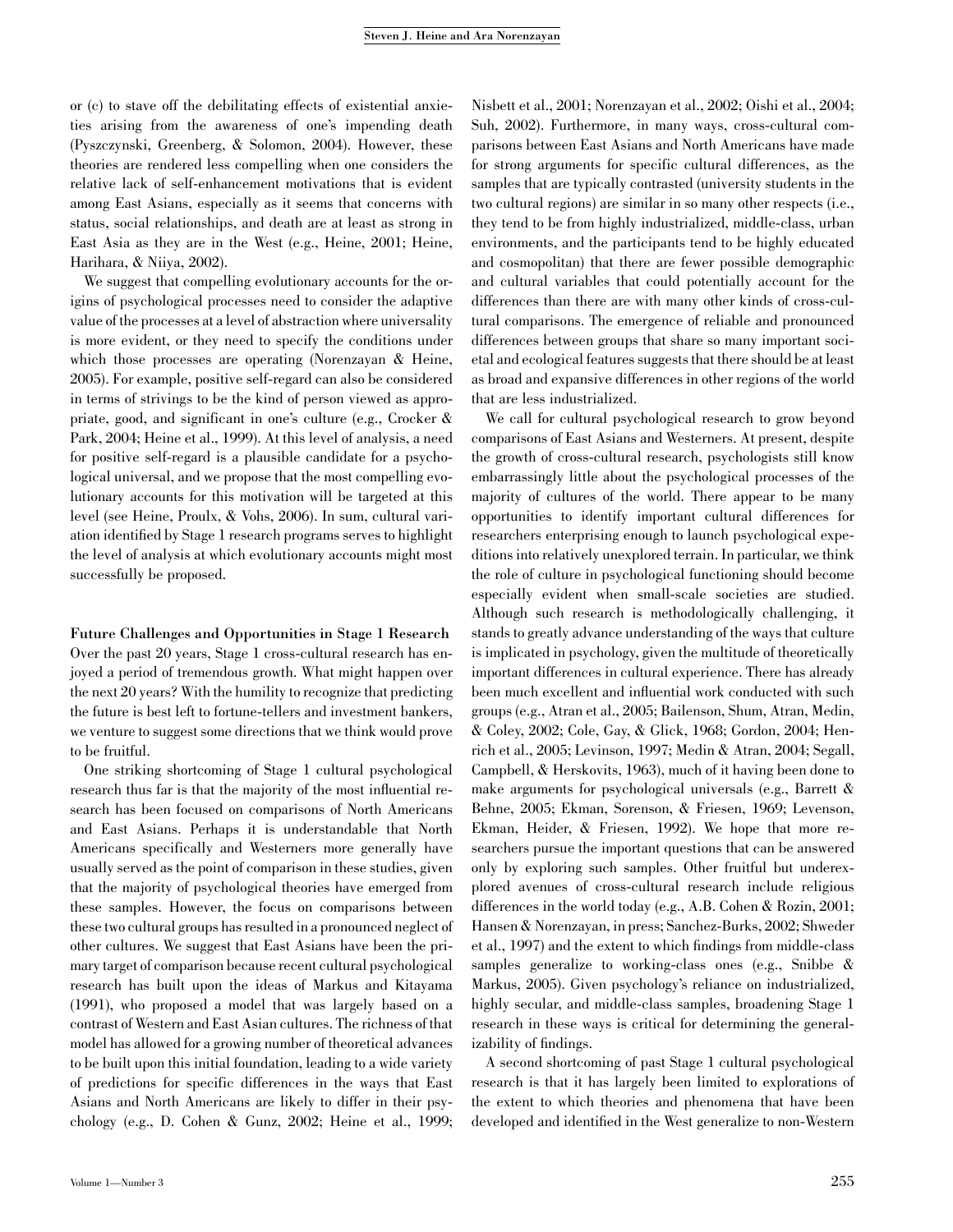cultures. An initial impetus of Stage 1 research has been to test the generalizability of assumed universals originally documented in the West. However, it is likely that there are psychological processes that are common in other cultures but would not generalize well to the West, and the study of such processes would be equally informative in addressing questions regarding human nature. Such kinds of ''indigenous'' phenomena (meaning that they are indigenous to cultures outside of North America) have thus far been most saliently identified in work on psychopathology. For example, a number of psychological disorders, such as koro and latah in Southeast Asia (Ngui, 1969; Suwanlert, 1988), taijinkyofusho and hikikomori in Japan (Cousins, 1990; Sakai, Ishikawa, Takizawa, Sato, & Sakano, 2004), dhat syndrome in South Asia (Obeyesekere, 1985), susto in Latin America (Rubel, O'Nell, & Collado, 1985), and malgri among some Australian aboriginal groups (Cawte, 1976), are strikingly different from any conditions that have been identified in North America (see Kleinman, 1988; Tseng, 2001). Cross-cultural research on emotions has also identified a number of emotions that are central to the lives of people from other cultures, yet do not readily fit into any of the taxonomic schemes within the West (e.g., *liget* in Ilongot—Rosaldo, 1980; amae in Japan—Doi, 1971; iklas in Java—Geertz, 1959). Furthermore, even if a given phenomenon is recognizable in Western culture, it may be overlooked because it is not of central importance in Western samples. However, the same phenomenon could be of great importance in many other cultures.

We suggest that a shift from exploring whether Westernidentified phenomena generalize elsewhere to exploring whether other indigenously identified phenomena generalize to the West would open up many fascinating and important avenues to explore, and would greatly advance understanding of cultural variation and universality of psychological processes. To cite an example, the notion of ''face'' is far more elaborated and takes on different meanings within East Asia than in the West, and this leads to specific psychological predictions that can be tested (e.g., Chang & Holt, 1994; Heine, 2005a). Likewise, a type of dialectical thinking that emphasizes constant change and, unlike the Hegelian dialectic, is tolerant of apparent contradiction likely would not have been investigated among Westerners if it had not first been identified among Chinese (e.g., Peng & Nisbett, 1999). We think psychological research would benefit in important ways if greater attention were directed toward the study of phenomena that are less familiar in the West.

We also suggest a third direction that we hope Stage 1 cultural psychological research will follow more in the coming years. One of the strongest arguments for the role of culture in shaping psychological processes is expressed in the Whorfian hypothesis (Whorf, 1956). Simply put, this is the hypothesis that language influences thought (the more extreme version of this hypothesis, the notion that language determines thought, has largely been demonstrated to be untenable). To the extent that this hypothesis of linguistic relativity is correct, one way that cultures shape

psychological functioning is through the languages that are spoken. Although the Whorfian hypothesis benefits from a certain intuitive appeal (e.g., consider the rationale behind politically correct speech), for the most part it was dismissed by linguists and psycholinguists in the latter half of the 20th century. One key reason for this dismissal can be traced to work on color perception by Berlin and Kay (1969) and Rosch Heider (1972), who found evidence of universal color perception across cultures with languages having highly divergent color terms. The evidence against linguistic relativity from these research programs was widely interpreted to generalize to any arguments made in support of the Whorfian hypothesis. Recent research, however, has called into question the findings from the key studies of Rosch Heider (Roberson et al., 2000; also see Lucy & Shweder, 1979), and new findings have demonstrated that color perception is significantly affected by a language's terms for color (Roberson, Davidoff, Davies, & Shapiro, 2005; Roberson et al., 2000). Furthermore, other research has demonstrated how linguistic differences can dramatically affect people's perceptions of and reasoning about space (e.g., Levinson, 1997), time (Boroditsky, 2001), and numerical quantities (Gordon, 2004; Pica, Lerner, Izard, & Dehaene, 2004). We anticipate that this recent renewal of interest in linguistic relativity will pave the way for a number of other important cross-linguistic and crosscultural hypotheses to be tested, thereby opening up expansive new avenues for cultural psychological research.

#### STAGE 2 CULTURAL PSYCHOLOGY: EXPLAINING CULTURAL DIFFERENCES

Stage 1 cultural psychological research serves an important function in expanding the database of psychology and painting a more accurate picture of the contours of human nature. Arguably, however, it is Stage 2 research that makes the most significant contribution to the science of psychology. Stage 2 cultural psychological research seeks to explain how cultural differences in psychological processes are produced and sustained. Stage 2 research firmly hinges on Stage 1 research, as genuine cultural differences in psychological processes serve the important function of spotlighting potential psychological mechanisms. We agree with Matsumoto and Yoo (2006, this issue) that crosscultural research exploring underlying mechanisms is critical in psychology because it is the best way—perhaps the only way—to disentangle the effects of multiple variables that tend to co-occur in a given culture but not across cultures. For example, Stage 2 cross-cultural research is needed to assess the relative effects of age-related growth versus schooling on cognitive development. Age and schooling are confounded in Western cultures, but not, for example, in small-scale cultures. By comparing children's cognitive development in a Western culture with children's cognitive development in a culture where children may or may not experience formal schooling, one can disentangle the relative contributions of these two variables (e.g., Stevenson, 1982).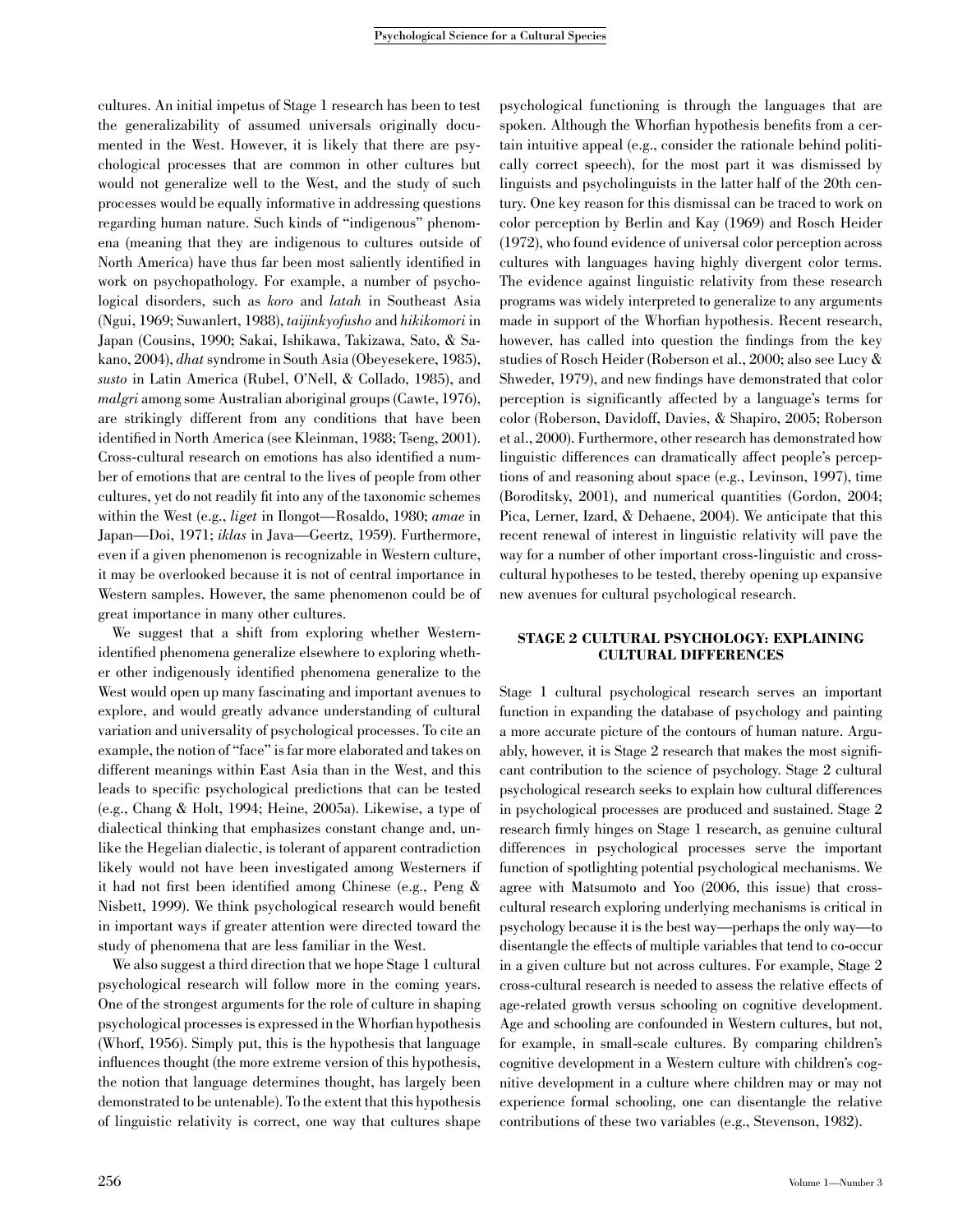A simple analogy of how cultural differences serve the function of identifying psychological mechanisms can be seen in the study of neuroscience. One endeavor that clarifies the functioning of normal brains to neuroscientists is examination of the functioning of brains that have been selectively impaired. For example, neuroscientists were able to greatly increase their understanding of how people forecast future events when Phineas Gage lost this ability, along with much of his medial prefrontal cortex. The difference between Gage's brain and the brains of other individuals, and the difference between his forecasting ability and that of others, spotlighted an obvious place to search for the neural foundation of forecasting skills. In this way, Gage's more unfamiliar mind deepened understanding of the intact minds that neuroscientists more frequently encounter.

Likewise, observed cultural differences in psychological processes (although of course not indicating damage or abnormalities!) provide an opportunity for gaining new understanding of those processes. When one finds that a certain psychological process identified in one culture is absent in another, or weaker or more pronounced, one knows that a key mechanism underlying that process is something that is differentially distributed between those populations. For example, the fact that people from Western cultures self-enhance in ways that East Asians do not (e.g., Heine & Lehman, 1997a) indicates that self-enhancement hinges importantly on a mechanism that is more prevalent in Western than East Asian cultures. Basing their reasoning on Markus and Kitayama's (1991) arguments that Western cultures are better characterized by independent construals of self than are East Asian cultures, Heine et al. (1999) hypothesized, and empirically demonstrated, that selfenhancement is critically tied to independent self-construals. The previously identified cultural difference in self-construals served as a useful starting point for making sense of the cultural differences in self-enhancement. Cultural differences thus serve to spotlight where the most productive efforts can be directed in searching for underlying mechanisms. Hence, findings from research with East Asian participants do not just deepen understanding of minds in East Asian cultures; they also deepen understanding of minds in general. In this way, cross-cultural research findings are relevant and important even for researchers who are not interested in the question of cultural influence per se. Stage 2 cultural psychological research provides an additional tool researchers can use to clarify what mechanisms are behind particular psychological processes. However, questions in Stage 2 are quite different from those of Stage 1. Appropriate research tools are needed in this second stage of research.

## Methodological Strategies for Stage 2 Cultural Psychological Research

There are a few strategies by which underlying mechanisms of cultural differences can be explored in Stage 2 research. We describe them here.

#### Mediational Studies Involving Trait Measures

One Stage 2 strategy is to examine whether trait measures of relevant theoretical constructs mediate cultural differences. First, cultural differences are identified in one measure (e.g., embarrassability; Singelis, Bond, Lai, & Sharkey, 1999). Second, cultural differences are identified in a second measure (e.g., interdependent self-construals). Third, the data are analyzed to determine whether the two constructs (i.e., embarrassability and interdependence) are related in the predicted direction. If so, the fourth step is to examine whether the cultural differences in one construct (e.g., interdependence) mediate the cultural differences in the other construct (e.g., embarrassability). Variants on this strategy have been employed in a number of different research endeavors (e.g., the relations between individualism and high SWB, in Diener & Diener, 1995; between independence and self-enhancement, in Heine & Renshaw, 2002; between holistic thinking and judgments of causal relevance, in Choi, Dalal, Kim-Prieto, & Park, 2003; and between self-esteem and the similarity-attraction effect, in Heine, Foster, & Spina, 2005).

However, such efforts to identify mediators through the correlational strategies described (for more thorough procedural descriptions, see Baron & Kenny, 1986) are not always particularly effective. Spencer, Zanna, and Fong (2005) persuasively argued that in many situations, experimental strategies to detect underlying psychological processes are preferred to correlational strategies. Specifically, in situations in which it is difficult to confidently measure the theorized process, experimental strategies can provide a more effective means to identify the mediating variable. Because measurement of cultural constructs is compromised by a variety of methodological artifacts specific to cross-cultural comparisons (e.g., D. Cohen, in press; Heine, Lehman, et al., 2002), and often these measures do not show good evidence of measurement equivalence across cultures (van de Vijver & Poortinga, 2002), correlational attempts at mediation are likely to be less successful in many cross-cultural studies. We agree with Matsumoto and Yoo (2006, this issue) that measures of cultural constructs such as independent-interdependent construals of self are especially methodologically suspect (T.R. Levine et al., 2003), and we suggest that this diminishes their utility in mediational designs.

Furthermore, we emphasize that trait measures capture people's self-reflective awareness of their own thoughts and behaviors; however, much of people's mental processes lies distinctly outside of consciousness (e.g., Bargh, Gollwitzer, Lee-Chai, Barndollar, & Trotschel, 2001; Nisbett & Wilson, 1977). Verbal reports can be problematic because participants may not have direct introspective access to their own beliefs, values, or mental processes in general (Nisbett & Wilson, 1977), or they may (often unconsciously) distort or misrepresent their responses for cognitive and motivational reasons (see, e.g., Schwarz, 1999). This is problematic for the study of culture, because the cultural variables that are purported to influence psychological processing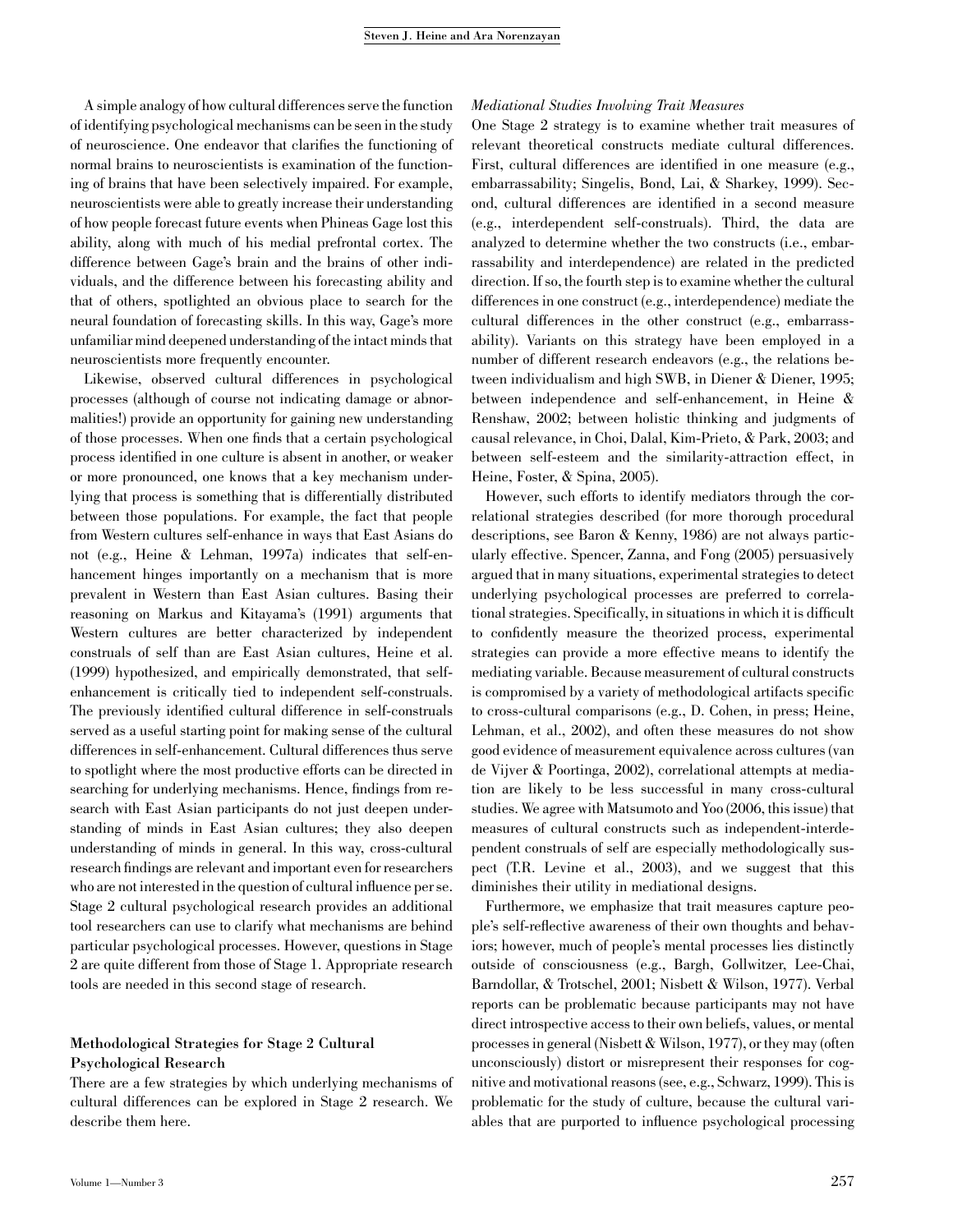(e.g., customs, scripts, lay theories) are typically tacit and outside of individuals' awareness. In the words of Kitayama (2002), echoing this point of the inherent opaqueness of cultural variables, ''What culture is to humans is what water is to fish'' (p. 90). For example, Americans tend to prefer unique shapes (Kim & Markus, 1999), and East Asians tend to rely more on familyresemblance cognitive strategies than Americans do (Norenzayan et al., 2002), but these tendencies are largely invisible to Americans and East Asians, respectively, and become apparent to them only through direct cultural contrasts. It is unlikely that self-report measures of people's preferences for unique shapes or reliance on family-resemblance cognitive strategies would reveal cultural differences as reliably, or to the same magnitude, as measures obtained through experimental contrasts. Therefore, efforts to measure cultural variables using trait measures will often be compromised by people's inability to accurately report on their cultural beliefs and practices. Next, we describe some experimental strategies that can avoid the problems inherent in trait measures (granted, experimental methods have their own unique set of weaknesses) in attempts to identify mechanisms underlying cross-cultural differences.

#### Priming Cultural Constructs

One strategy frequently used to explore mechanisms is to prime constructs hypothesized to vary across cultures and examine whether such priming can lead people from one culture to respond more like those of another culture. For example, growing experimental evidence indicates that temporarily inducing independent or interdependent self-orientation affects analytic and holistic processing in predictable ways (Kühnen, Hannover, & Schubert, 2001; Kühnen & Oyserman, 2002). In one series of studies, Kühnen and his colleagues first primed German participants with either independence (''think of how different you are from family and friends'') or interdependence (''think of how similar you are to family and friends''). Subsequently, participants' responses on an unrelated perceptual task were measured. Results indicated that activation of independent self-construals led to more field independence and activation of interdependent self-construals led to more field dependence, demonstrating that independence and interdependence have a causal effect on the kinds of perceptual differences that have been identified in other cross-cultural research (e.g., Ji, Peng, & Nisbett, 2000). Many other studies have also utilized this priming method for articulating the mechanisms underlying cultural differences, showing, for example, the effects of interdependence on enemyship experience (Adams, 2005), on tolerance for financial risks (Mandel, 2003), on prevention motivations (Lee et al., 2000), and on collectivist social values (Gardner, Gabriel, & Lee, 1999). Other priming studies have demonstrated the effects of complex visual scenes on attention to the field (Miyamoto, Nisbett, & Masuda, 2006), of dialectical orientations on selfesteem (Spencer-Rodgers, Peng, Wang, & Hou, 2004), and of

distinctiveness on independent self-descriptions (Trafimow, Triandis, & Goto, 1991).

#### Other Experimental Methods

A variety of other experimental or quasi-experimental approaches have also been used to identify mechanisms underlying cultural differences. One approach is to identify key experiences that vary across cultures and measure whether greater exposure to these experiences leads to changes in psychological variables. For example, Koo and Choi (2005) hypothesized that training in Oriental medicine fosters a holistic way of thinking. They found that Korean students in Oriental medicine more strongly believed in a cyclic pattern of change and considered a broader range of explanatory factors (both hallmarks of holistic reasoning) than did comparable students who were not being trained in Oriental medicine. The data showed a chronological trend, with holistic tendencies becoming stronger the longer students were exposed to training in Oriental medicine, and this trend remained after age differences were accounted for. Similarly, Kitayama, Markus, Matsumoto, and Norasakkunkit (1997) reasoned that self-enhancing and self-improving tendencies emerge from participating in specific cultural situations that encourage such tendencies. They developed a situation-sampling technique to demonstrate that Americans became more self-improving when they imagined themselves in Japanese situations, and, likewise, that Japanese became more self-enhancing when they imagined themselves in American situations. Such a method can also be used to identify the specific features of situations or social experiences that are associated with particular psychological processes (e.g., Morling et al., 2002).

Using a different approach, Heine et al. (2001) tested the hypothesis that cultural differences in self-improving motivations are related to theories of abilities. They presented people with a task that contained instructions suggesting either that it measured abilities that were incremental or that it measured abilities that were entity based. The results indicated that incremental-abilities instructions led Americans to respond more like Japanese, whereas entity-abilities instructions led Japanese to respond more like Americans. By noting the kinds of information in the instructions that people responded to, Heine et al. were able to identify the default strategies that people in different cultures pursued.

Employing another technique, Heine, Takemoto, and Moskalenko (2005) investigated whether self-critical motivations are related to objective states of awareness. They manipulated an objective state of awareness by placing people in front of a mirror and found that the mirror led Americans to show more self-critical motivations, like the Japanese, whereas Japanese remained largely unaffected by the mirror (suggesting that they were more chronically in a state of objective self-awareness; also see D. Cohen & Hoshino-Browne, 2005).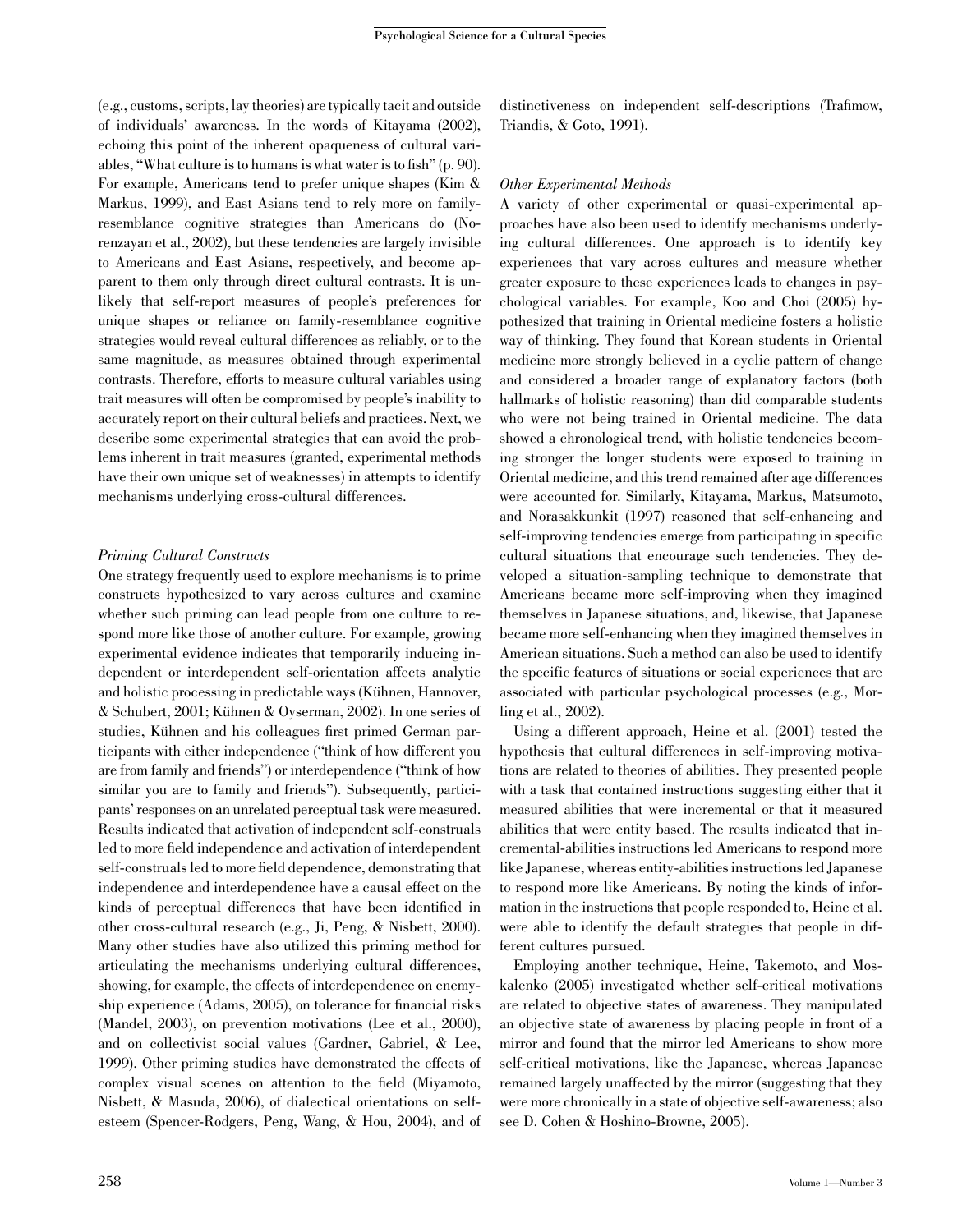The experimental strategies in the studies just mentioned are similar in that they all involve manipulating or measuring the accessibility of ideas or experiences that are hypothesized to be more chronically accessible in one culture than in another. Another Stage 2 strategy is to decouple the presumed underlying cultural process (e.g., independence-interdependence) from the conventional populations of comparison (e.g., East Asian vs. Western). For example, if the differences between East Asians and Westerners in analytic versus holistic thinking are explainable in terms of degrees of independence-interdependence, then other cultures that differ in independence and interdependence should show parallel differences in analytic versus holistic processing. Kühnen, Hannover, and Roeder (2001) tested this hypothesis with participants in two individualistic cultures, the United States and Germany, and two collectivistic ones, Russia and Malaysia, and found results consistent with this hypothesis in the domain of perceptual processing. That is, Russians and Malays showed higher levels of holistic thinking than the other cultural groups, whereas Americans and Germans showed higher levels of analytic thinking than the Russians and Malays (also see Knight, Varnum, & Nisbett, 2005, for parallel differences between Western and Eastern Europeans and between Northern and Southern Italians). New research has gone beyond independence-interdependence to examine additional cultural affordances that may explain cultural differences in cognition. Miyamoto, Nisbett, and Masuda (2006) showed that (a) randomly sampled Japanese scenes are more visually complex than randomly sampled American scenes, judged by objective as well as subjective measures, and (b) both Japanese and American participants exposed to Japanese scenes were more likely to show holistic processing in a subsequent task than were participants exposed to American scenes.

Another useful approach is the triangulation strategy, proposed and discussed in Bailenson et al. (2002) and Medin and Atran (2004). This is a two-step process that is designed to shed light on the source of a cultural difference. In the first step, a psychological phenomenon is examined across two cultures, A and B, that are known to vary on a theoretically relevant dimension and are also predicted to vary in that phenomenon. In the second step, a third culture, C, that varies from B but not A on a second theoretically relevant dimension is included. Thus, cultures A and B differ on the first dimension, whereas cultures B and C differ on the second dimension. This strategy sheds light on the specific population variable that is implicated in the psychological difference between A and B. Studies on categorybased induction in folk biological reasoning (Bailenson et al., 2002; see also Medin & Atran, 2004) have illustrated the usefulness of this strategy in facilitating explanations for cultural differences. For example, Medin and Atran (2004) demonstrated that unlike American college students, Maya villagers in Guatemala and Americans with biological expertise (park maintenance workers, who share aspects of American national culture

with American college students but share aspects of biological expertise with the Maya) do not typically use the diversity heuristic in inductive reasoning about plants and animals. The diversity heuristic is a widely replicated inductive reasoning phenomenon that relies on a coverage strategy—the more diverse the premise categories, the stronger is the inductive inference to a conclusion category that subsumes these premise categories. Medin and Atran's studies revealed that immersion in the biological world is a key factor that precludes the diversity heuristic, and instead leads to a preference for ecological reasoning, which, unlike the diversity heuristic, relies on knowledge about the interrelations among plants and animals and their habitats to make causal inferences about biological properties. It appears that in the absence of biological expertise, people, such as Western college students, revert to the diversity heuristic.

In sum, in recent years, building upon the findings from Stage 1 research, as well as extending the earlier theoretical foundations that had been developed (e.g., Markus & Kitayama, 1991; Nisbett et al., 2001), a variety of different methods have been used to search for mechanisms underlying cultural differences. Although still in its infancy, this Stage 2 research has deepened researchers' understanding of psychological mechanisms in ways that would have been less likely to emerge had researchers never considered samples outside of Western culture.

#### Explanations for Group Differences

Theoretically, psychological differences among human groups can be accounted for in three distinct ways (after methodological artifacts have been ruled out): (a) Exposure to different local ecological conditions may cause underlying psychological mechanisms to be expressed differently (evoked culture); (b) people may acquire psychological tendencies through social learning processes that are biased in favor of learning from in-group members (transmitted or epidemiological culture); or (c) population differences in gene frequencies may be associated with particular behavioral tendencies (noncultural genetic variation). Next, we briefly examine each possibility.

#### Evoked Culture

Human groups occupy vastly different ecological niches (Edgerton, 1971) that may evoke different cognitive tendencies to solve the same problems of human existence, resulting in divergent psychological tendencies (D. Cohen, 2001). There are two variants to this claim. Evoked culture could emerge because different environments select different psychological processes or because the same psychological process is expressed differently in different environments. Tooby and Cosmides (1992; see also Fessler, in press, for discussions) proposed that behavioral variation may emerge when different local environmental triggers act on the same underlying psychology. To illustrate how evoked culture operates, Tooby and Cosmides discussed how the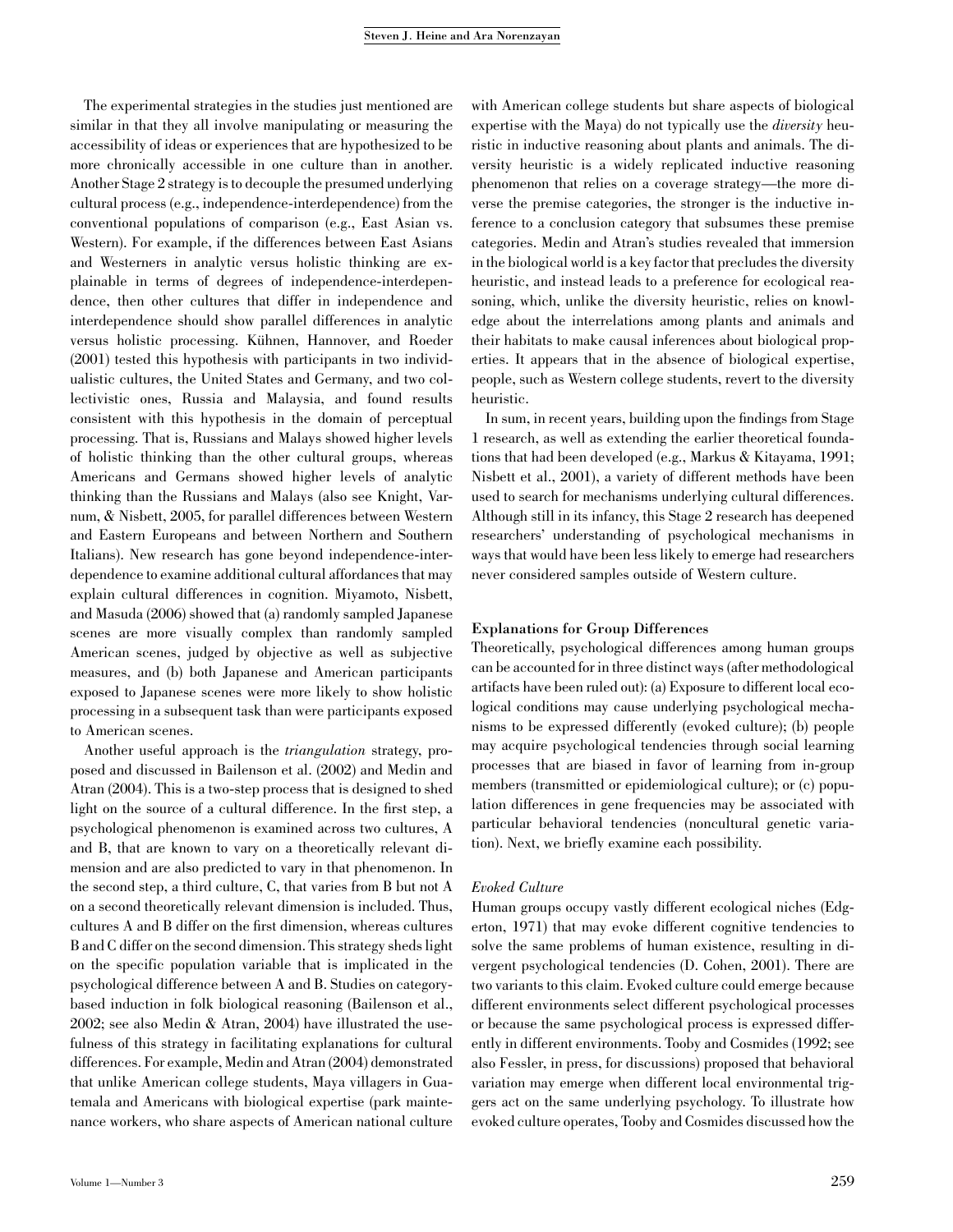same food-sharing mechanism can lead to different cultural norms depending on the degree of variability in foraging or hunting success. Where foraging or hunting success is highly variable across time, egalitarian norms for food sharing and sanctions against hoarding are strong; this is not the case when the supply of food is relatively stable. Similarly, Gangestad, Haselton, and Buss (in press) drew on evoked culture as the explanation for cultural variation in mate preferences. They argued that the same underlying preference for mates exhibiting indicators of health interacts with an ecological cue to produce cultural variation—features signaling health are more valued in potential mates where parasite prevalence is high than where it is low. Evoked culture is also a partial explanation for cognitive differences between East Asians and North Americans, as indicated by recent findings (Miyamoto, Nisbett, & Masuda, 2006) on the effects of visual environments—Japanese visual scenes evoked holistic cognitive tendencies even among Americans.

## Transmitted or Epidemiological Culture

We propose that the complex cognitive capacities that enable cultural transmission, such as various forms of social learning, are the primary engine that produces the bulk of stable variation across groups (Henrich & Boyd, 1998; Richerson & Boyd, 2005). Transmitted or epidemiological culture is prototypically what most social scientists and cultural psychologists consider culture (Nisbett, 2003; Norenzayan, in press; Richerson & Boyd, 2005; Sperber, 1996). It refers to the fact that genetically similar people living in similar environments may possess strikingly different beliefs, practices, and psychological tendencies that they acquire from others in their group. Culture emerges when information is transmitted socially through social learning mechanisms such as imitation and instruction (Tomasello, Kruger, & Ratner, 1993); it is also a by-product of communicative processes such as gossip, conversations, and telling of stories (Schaller, 2001). People acquire and transmit substantial amounts of information that subsequently alters their behavior in profound ways. Most cultural differences examined by cultural psychologists are due to transmitted or epidemiological culture, although there have been relatively few direct investigations of how transmission processes give rise to cultural differences.

It is useful to distinguish evoked and transmitted culture as explanations of cultural differences, yet in actuality these two processes reflect a continuum rather than a dichotomy. That is, psychological structures may vary in degree between being entirely innately prepared, at one extreme, and being entirely reliant on socially transmitted mechanisms, at the other. Mechanisms at the former extreme are activated in individuals by the mere presence of an appropriate ecological cue; those at the latter extreme require substantial social transmission (including processes of imitation and instruction) for their activation (Fessler, in press). Many psychological structures fall in between these two extremes. Furthermore, these two processes

work in tandem to produce and maintain cultural diversity (Norenzayan, in press). Nisbett and Cohen's (1996) work on the culture of honor illustrates this point. The U.S. South has a tradition of honor, in which toughness and aggressive response to insults are prized, in a way that they are not in the North. The origin of this difference is a story of evoked culture: Where wealth is easily stolen, as in ecologies supporting herding economies, men stand to benefit by maintaining their honor or developing a reputation for toughness. The South was settled by Scotch Irish herders, whereas the North was settled mostly by European farmers; as a result, a tradition of honor is more prevalent in the South than in the North. But cultural differences persist even when the original economic conditions disappear. The culture of honor continues to flourish in industrialized parts of the U.S. South, even though herding is a thing of the past. The best explanation for the persistence of honor cultures is social transmission, and indeed, a variety of evidence supports this view (D. Cohen, Vandello, Puente, & Rantilla, 1999; Nisbett & Cohen, 1996). One possibility is that ecological differences evoke initial responses that vary adaptively across different environments, but then these responses are picked up by processes of transmitted culture, amplified, and perpetuated even when the initial conditions are no longer present (see D. Cohen, 2001).

An important question for future Stage 2 cross-cultural research concerns the relative contributions of evoked and transmitted culture to cultural variation. Richerson and Boyd (2005) proposed the ideal ''common garden'' thought experiment for this purpose: Take two groups of individuals living in different environments and having very different cultures, and switch them around. Suppose some Inuits with a subsistence based on fishing move into the humid rain forests of the Amazon, and some Yanomamo hunter-gatherers move into the frozen arctic regions of Canada. According to the evoked-culture explanation, the arctic Canadian ecology will quickly trigger the Inuit way of life among the Yanomamo foragers, and as a result, they will cease to resemble their Yanomamo compatriots in the Amazon. According to the transmitted-culture explanation, they will remain more like their Yanomamo compatriots, and without the opportunity to adopt rapidly the cultural repertoire of arctic survival accumulated through thousands of years by the Inuit, they will likely suffer greatly from the harsh climate.

Cultural psychologists could take advantage of naturally occurring ''experiments'' to isolate the effects of transmitted culture, by comparing groups living in similar environments but with different beliefs and practices. The Amish of the U.S. Midwest, for example, live in the same ecological environment as neighboring German-ancestry farmers, but to this day have maintained beliefs and practices that are markedly different. The complementary strategy would be to measure the effects of a novel ecological variable on a group that shares the same culture; for example, one might examine how farmers in a farming community of the U.S. North differ from individuals who have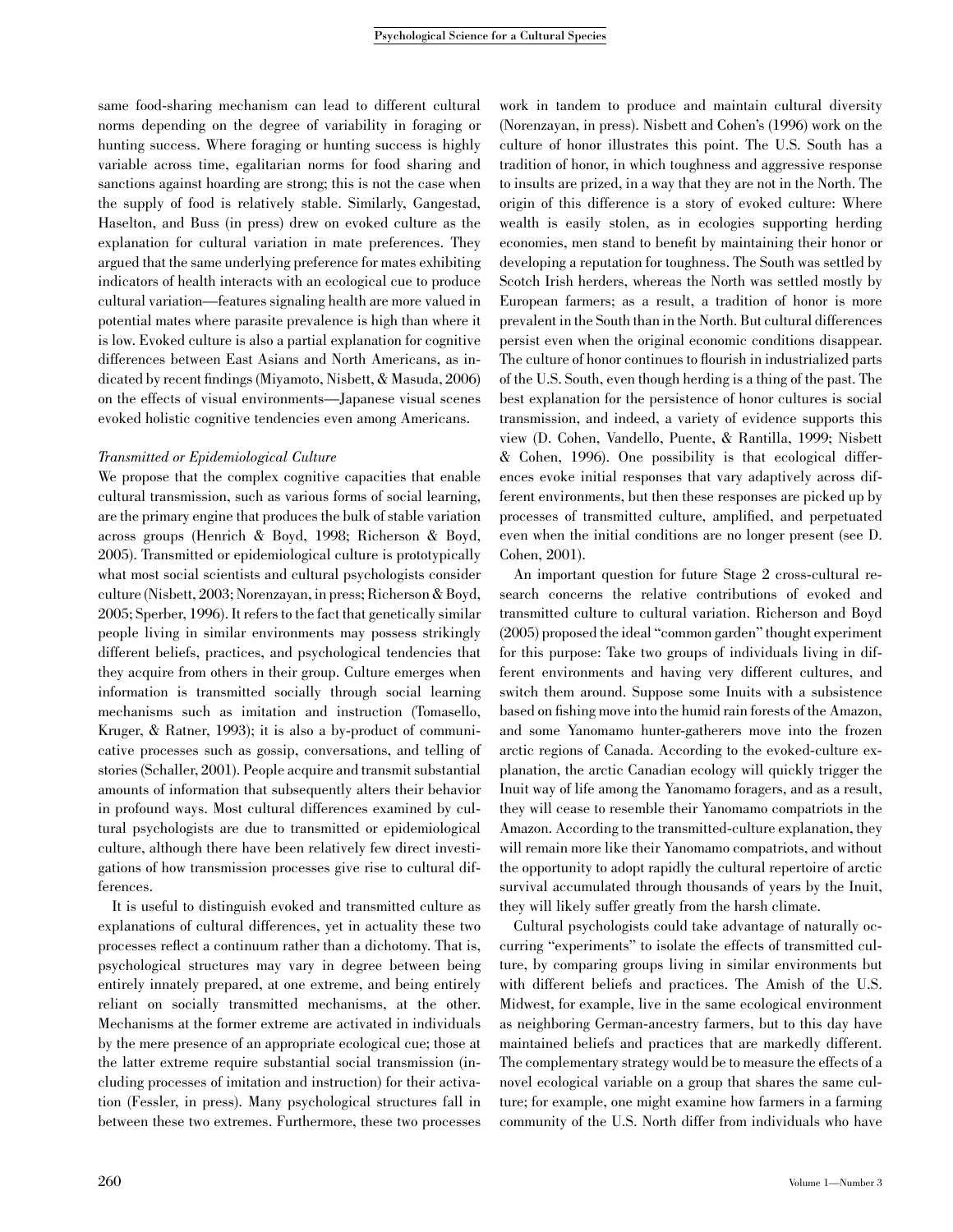migrated from Northern farming communities to a new environment in which they adopt herding. An example of the former kind of study is one by Rice and Steele (2004), who compared the average SWB in European countries with that in U.S. ethnic groups whose ancestry was derived from those countries. Countries differ markedly in their average SWB, and Rice and Steele found that the differences in SWB across the European countries were mirrored by the differences across their corresponding American ethnic groups, although the magnitude was much smaller. Thus, cultural differences were preserved even after generations of living in the same country, under similar ecological conditions of American middle-class life. Given that group differences in SWB in these samples were likely not genetic, this finding supports the idea that an important psychological variable such as SWB is transmitted socially across generations and can persist for a long time even in a very different environment. Psychologists interested in cultural variation have been slow in adopting such research strategies that are ultimately important in isolating the mechanisms of cultural variation.

#### Genetic Variation

A controversial explanation for psychological differences between cultures is that they could derive from genetic differences. This possibility should be examined with care, given the unfortunate history of racism and conquest that has often accompanied biological explanations of group differences (for discussions, see Diamond, 1997, and Gould, 1981). Research in behavioral genetics reveals that within any human population, many psychological traits and tendencies are moderately to substantially heritable (e.g., Plomin, Owen, & McGuffin, 1994; Roy, Neale, & Kendler, 1995; Turkheimer, 2000). However, it is crucial to underscore that heritable differences within populations do not indicate heritable differences between populations (for discussion, see Richerson & Boyd, 2005, and Scarr, 1981). Human groups are overwhelmingly genetically similar to one another, and it is likely that although many behaviors are to some extent heritable within groups, most between-groups differences are overwhelmingly attributable to socially transmitted mechanisms. Nevertheless, a growing body of research continues to identify genes that vary systematically across populations. These include genes associated with distinct blood groups (Landsteiner, 1901), skin color (Jablonski & Chaplin, 2000), lactose intolerance (Beja-Pereira et al., 2003), and resistance to malaria (Allison, 1954). It is conceivable, then, that some differences that are identified between two cultural groups derive from differential frequencies of specific genes between the two populations.

To the extent that group-level psychological differences are associated with group-level genetic differences, selection pressures must have diverged in different populations. Cavalli-Sforza and Cavalli-Sforza (1995) argued that one should see the greatest differential selection pressures on traits that have had

powerful consequences for fitness and that have occurred consistently over long periods of time, such as those related to thermal regulation, pathogen resistance, and diet. Most psychological traits and tendencies are unlikely to meet these criteria, unless genes associated with these traits and tendencies also have yet-to-be-identified psychological side effects, or spandrels. Most large-scale societal changes that separate cultures today—with the possible exception of the agricultural revolution that occurred in some societies 10,000 years ago have very short time frames that minimize the impact of differential selective pressures on the gene pool in different groups. Cultural practices are fluid, and often change quite dramatically over generations, making it unlikely that many specific cultural practices have persisted long enough to have significantly influenced the genome.

Perhaps the best way to empirically address the question of whether variation in genes or in cultural practices underlies group differences in psychological processes is to contrast groups in which race is held constant but cultural context is varied. Immigrants and their descendants provide practical samples that afford this kind of investigation. Empirical results typically show that immigrants and their descendants exhibit psychological processes intermediate to those of members of their heritage culture and their compatriots in their host culture—evidence consistent with a cultural, rather than genetic, explanation for group differences. For example, Asian Americans exhibit psychological tendencies intermediate to those of Asians in Asia and Americans of European descent (e.g., Kitayama et al., 1997; Norenzayan et al., 2002); if anything, Asian Americans more closely resemble European Americans than they do Asians in Asia (Heine & Hamamura, 2006; Lydens, 1988; Miyamoto, Kitayama, & Talhelm, 2006). Furthermore, the longer people of Asian descent have been in North America, the more their psychological tendencies resemble those of European Americans, to the point that third-generation Asian Canadians are indistinguishable from Canadians of other cultural backgrounds (Heine & Lehman, 2004; McCrae, Yik, Trapnell, Bond, & Paulhus, 1998). At present, we know of no compelling empirical evidence to suggest a genetic basis for the group differences that have been identified in psychological studies. We therefore consider such group differences to be cultural differences, whether their primary origin is evoked or transmitted culture.

#### Proximal and Distal Explanations of Cultural Differences

In Stage 2 research, it is also important to distinguish between proximal and distal explanations of cultural differences. Both levels of explanations are important, and they are complementary for understanding how cultural differences originate and persist in populations. Distal explanations are historical analyses that involve social, economic, and geographic factors that may have given rise to culturally stable patterns of thought and behavior. Proximal explanations largely involve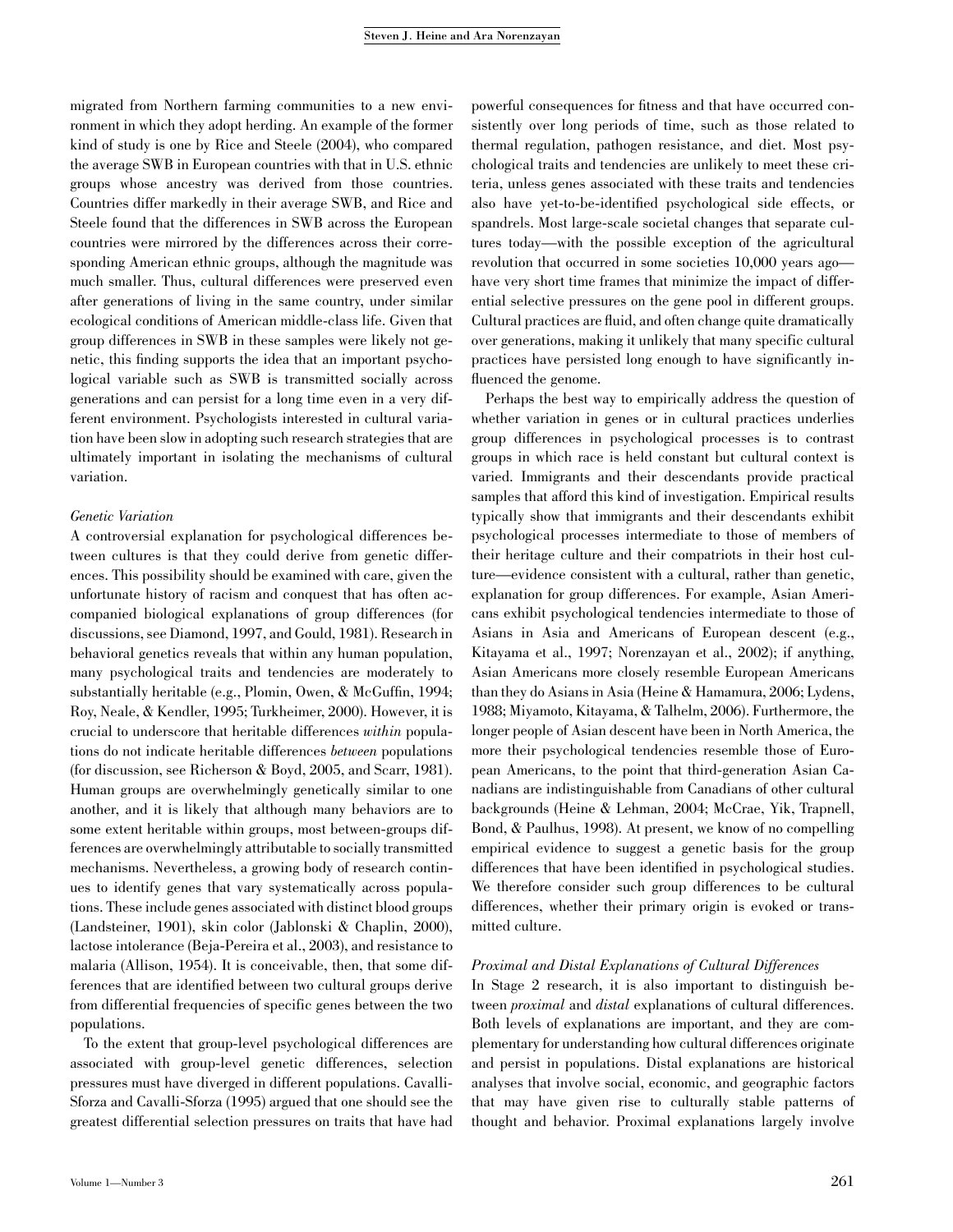individual-level psychological processes—including beliefs, knowledge, and experiences with the world—that have been shaped by these historical developments and could be directly implicated in cultural differences in psychology.

Distal explanations of cultural differences are inherently outside the scope of psychological research and require interdisciplinary methods or collaboration with historians, anthropologists, archaeologists, sociologists, and ecologists. These collaborations are not without their challenges, but they can provide fruitful insights into psychological patterns. A fascinating example of a distal account of cultural differences is Diamond's (1997) Guns, Germs, and Steel, in which he traces today's regional differences in wealth, technology, and political institutions to early geographic factors, such as the availability of domesticable plants and animals in a given region and to the shape of coastlines and dominant continental axes.

For a psychological example, consider again Nisbett and Cohen's (1996) work tracing the culture of honor that currently exists in the U.S. South back to the herding-based economies of the first European settlers in that region. Such kinds of distal explanations cannot be tested directly through psychological methods. However, evidence for distal explanations can be derived from investigations of proximal measures regarding how cultural patterns continue to persist even when the original ecological factors that gave rise to them are long gone (D. Cohen, 2001). For example, Cohen and his colleagues have identified a number of proximal mechanisms by which honor cultures are perpetuated. These include the socialization of boys for violence in the event of an insult (D. Cohen, 1998), behavioral rituals for regulating conflict (D. Cohen et al., 1999), men's participation in cultural activities that encourage toughness (D. Cohen, 1998; Nisbett & Cohen, 1996), the establishment of laws and cultural practices that sustain a culture of honor (D. Cohen, 1996), and pluralistic ignorance regarding the extent to which masculinity is perceived to be linked with honor (D. Cohen, Nisbett, Bowdle, & Schwarz, 1996). In sum, there is an important distinction between distal and proximal levels of explanation, and Stage 2 research is important for facilitating both levels of explanation.

## IMPLICATIONS OF CROSS-CULTURAL RESEARCH FOR SOCIETY AND INTERGROUP RELATIONS

The study of culture and psychology has important social ramifications that extend beyond the psychological laboratory. Here we consider some broader implications of a psychological science that is attentive to cultural differences.

## Cultural Psychology and Stereotyping

One concern that is sometimes raised regarding cultural psychology is that it smacks of stereotyping, for example, by leading to such conclusions as ''Japanese have interdependent selves whereas Americans have independent selves.'' Is cultural psychology tantamount to stereotyping?

We suggest that, in principle, statements like the example just cited are not different in kind from how one describes other group differences or experimental effects in psychology. That is, they are not essentially different from, for example, statements about the rumination of depressives, the patriotism of people in a mortality-salience condition, the motivated cognitions of people who support a particular position, or, for that matter, aggregatelevel phenomena that do not involve people (e.g., saying that the weather in California is warmer than the weather in Pennsylvania). However, these kinds of descriptions of group differences feel considerably less problematic than saying, ''Japanese have interdependent selves.'' Why might this be? Perhaps perceptions of stereotyping are especially likely to arise when the group that is being referred to is one in which people tend to vest their identity. If people identify with their groups, then statements about those groups would seem to be directly applicable to them, in ways that are different from the ways that statements about other groups apply to them. People obviously identify a great deal with their culture, and as a result may feel pigeonholed when cultural differences are invoked.

Charges of stereotyping tend to be directed more often at cultural psychology than at other fields of psychology. This might be the case because of a belief that statements about cultural differences are essentializing and suggest, for example, that *all* members of a group have the same psychological characteristic, and that the cultural differences are fixed and immutable, allowing little room for social change. Within-group heterogeneity is an obvious fact of human behavior, and we do not know of any arguments of cultural homogeneity that have been made by psychologists. Perhaps the concern with stereotyping in cross-cultural research is merely linguistic, and therefore can be addressed by making greater efforts to report research findings with more extensive qualifying terminology (e.g., ''on average, as a group, people who participate in Japanese cultural contexts are more likely than those who participate in American cultural contexts to display features of interdependent selves, although there is much variation within both cultures''). Whether or not the concern with stereotyping is largely linguistic, efforts to describe cultural differences in ways that take into account the heterogeneity of the samples can sensitize readers to the fact that cultural differences are statistical regularities, not absolute laws.

The concern with stereotyping may also originate from an implicit assumption that identified cultural differences are claimed to be immutable and unchangeable. Of particular concern is whether cultural differences examined by psychologists are perceived as immutable and essentialized because they reflect genetic differences across populations. As discussed earlier, there is no evidence that the group differences in psychology thus far examined by cultural psychologists reflect population-level genetic differences, and there is considerable evidence, derived from much Stage 2 research (e.g., studies showing that people who are primed with ideas more common in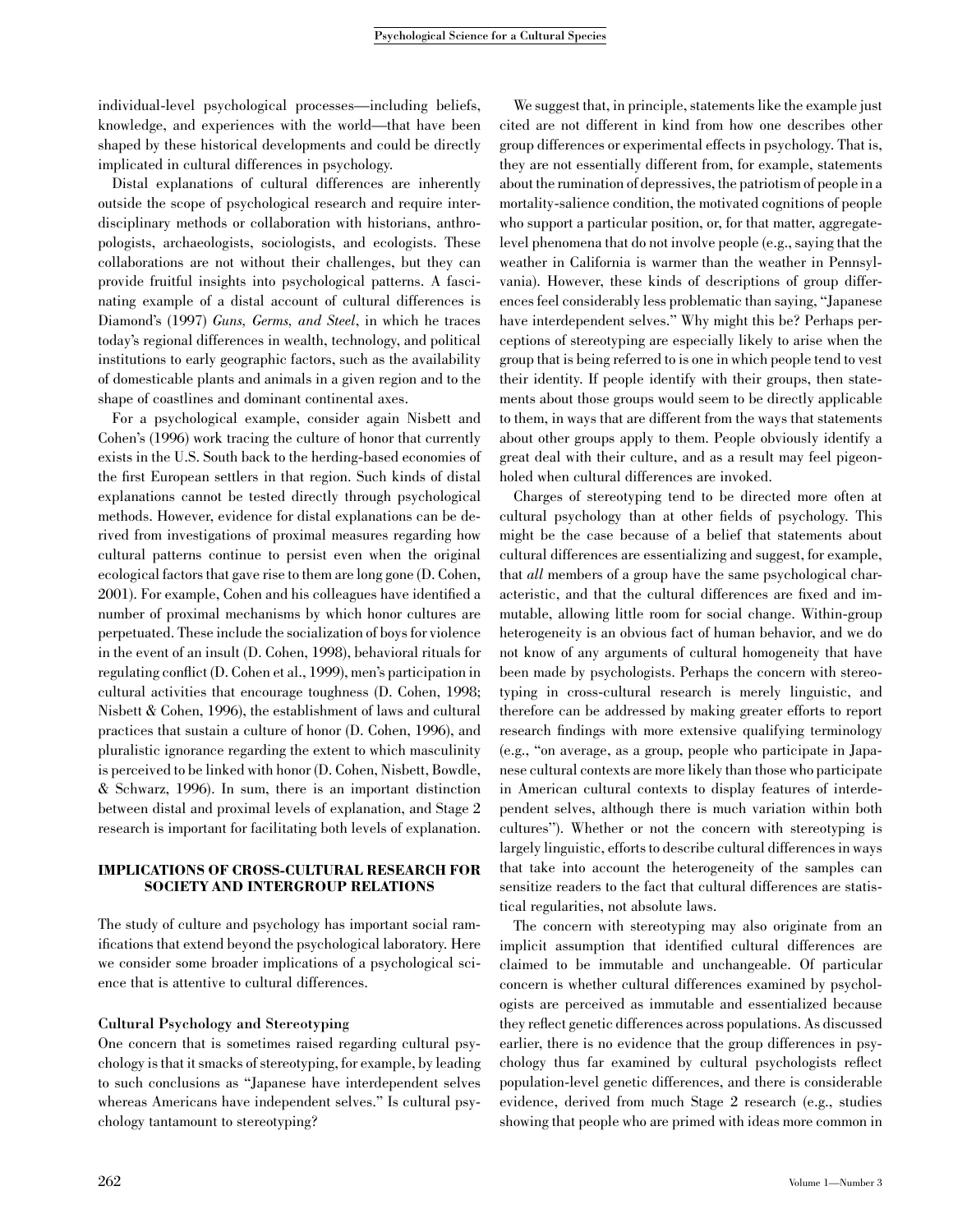another culture come to think in ways congruent with the norms from that culture), that they are socially transmitted (for further discussion, see Norenzayan & Heine, 2005). The perceived immutability of cultures may also derive from an implicit assumption that cultures are proposed to be entities that remain stable across time. As do many other cross-cultural researchers, we view cultures as statistical distributions of beliefs and behaviors across a group of minds, not as unchanging superorganic entities. The burgeoning literature on cultural evolution (e.g., Berger & Heath, 2005; Norenzayan et al., in press; Richerson & Boyd, 2005) supports this view, although we also recognize that there are fascinating arguments for the expectation that some cultural elements may persist over time—arguments that are also consistent with a distributional view of culture (e.g., D. Cohen, 2001; Nisbett, 2003). We suggest that misperceptions of the immutable nature of cultural differences help to sustain a concern with stereotyping regarding cultural psychological research, and this concern can be alleviated by the understanding that cultures are best construed as transmitted quasi-stable distributions of shared beliefs, not immutable structures.

#### Contrasting Culture-Blind and Multicultural Psychologies

Considerations of cultural diversity in psychological functioning place cultural psychologists in the crosshairs of another politically charged debate: What is human nature? The two sides of this debate are guided by competing ideologies regarding how to interpret human diversity. One approach is the culture-blind notion that people are the same wherever one goes. Of course, no one believes that any two people are *exactly* the same. Rather, this belief reflects the view that at some fundamental level, people share some underlying nature or essence (see Shweder, 1990, for an in-depth discussion of this perspective). This consideration of human nature, however well intentioned it may be, carries a significant cost. Maintaining the assumption that people everywhere think the same, when all one really can feel somewhat confident about is how people from one's own culture tend to think, requires the potentially ethnocentric projection of one's own cultural beliefs to understand those from other cultures. This is especially problematic for psychology, as the psychological database is largely based on findings from Westerners, particularly Americans. As a result, the starting point of reference from which the field of psychology considers intercultural relations is often American, or more broadly Western, culture—a practice not without costs. Is the highest level of moral reasoning around the world really one that privileges justice and individual rights above all else (e.g., Kohlberg, 1971; for dissenting views, see Miller & Bersoff, 1992, and Shweder et al., 1997)? Do people everywhere want more individual choice (Iyengar & Lepper, 1999; Schwartz, 2004)? Do people everywhere want high self-esteem or high SWB (Diener et al., 1995; Heine et al., 1999)? Is speaking up in class conducive to thinking everywhere (Kim, 2002)? The extent of the

An alternative to the culture-blind approach is the multicultural notion that difference is not tantamount to deficit, and therefore diversity needs to be recognized and appreciated. One potential cost of this view is that it highlights group differences, making cultural membership a salient consideration, and thus making people more vulnerable to stereotyping. However, this approach also allows people to engage with others knowing that those others might not see the world in the same way that they do, and it provides people with a conceptual framework to understand how different life circumstances, assumptions, or experiences may affect thoughts, feelings, and behaviors differently. This is not a hypothetical argument. As reviewed earlier, there are real and significant cultural differences in the ways that people think and feel. Ignoring the reality of these differences would make people susceptible to ethnocentric projections and would only seem to breed ignorance and misunderstandings. We agree with Shweder (2000) that the best strategy for dealing with the thorny question of cultural variation in psychological processes is to be slow at judging other cultures, that is, to be cautious about making value judgments about how someone from a different culture might behave or think. This does not mean that criticizing specific practices of other cultures is unreasonable, but it does mean that criticism is most compelling and constructive when it is sensitive to the dangers of ethnocentric projections and takes into account cultural contexts.

The prejudice-reduction literature in social psychology has emphasized strategies, such as equal-status contact and superordinate goals, that are aimed at breaking down group boundaries and reducing perceptions of group differences. These strategies have been effective to some degree, but they are not without their costs. Their individualist and assimilationist slant leaves little room for cultural diversity, for people to remain different yet tolerant of the cultural other. This is a heavy price to pay in multicultural societies such as North America and Australia, and increasingly Europe. Cultural psychology offers an alternative. Perhaps if people had greater knowledge and appreciation of cultural differences, difference would breed not prejudice, but tolerance. We suggest that the consideration of people from other cultures as having equal status and the consideration of people from other cultures as potentially different are not incompatible, but rather are complementary. Intergroup contact, for example, may lead to greater appreciation of cultural differences as much as it may lead to the dilution of group boundaries. Cultural knowledge could be used in conjunction with individuating information to form culturally sensitive yet nonstereotypical judgments about the other.

In fact, some research indicates that this is indeed possible. Wolsko, Park, Judd, and Wittenbrink (2000) primed White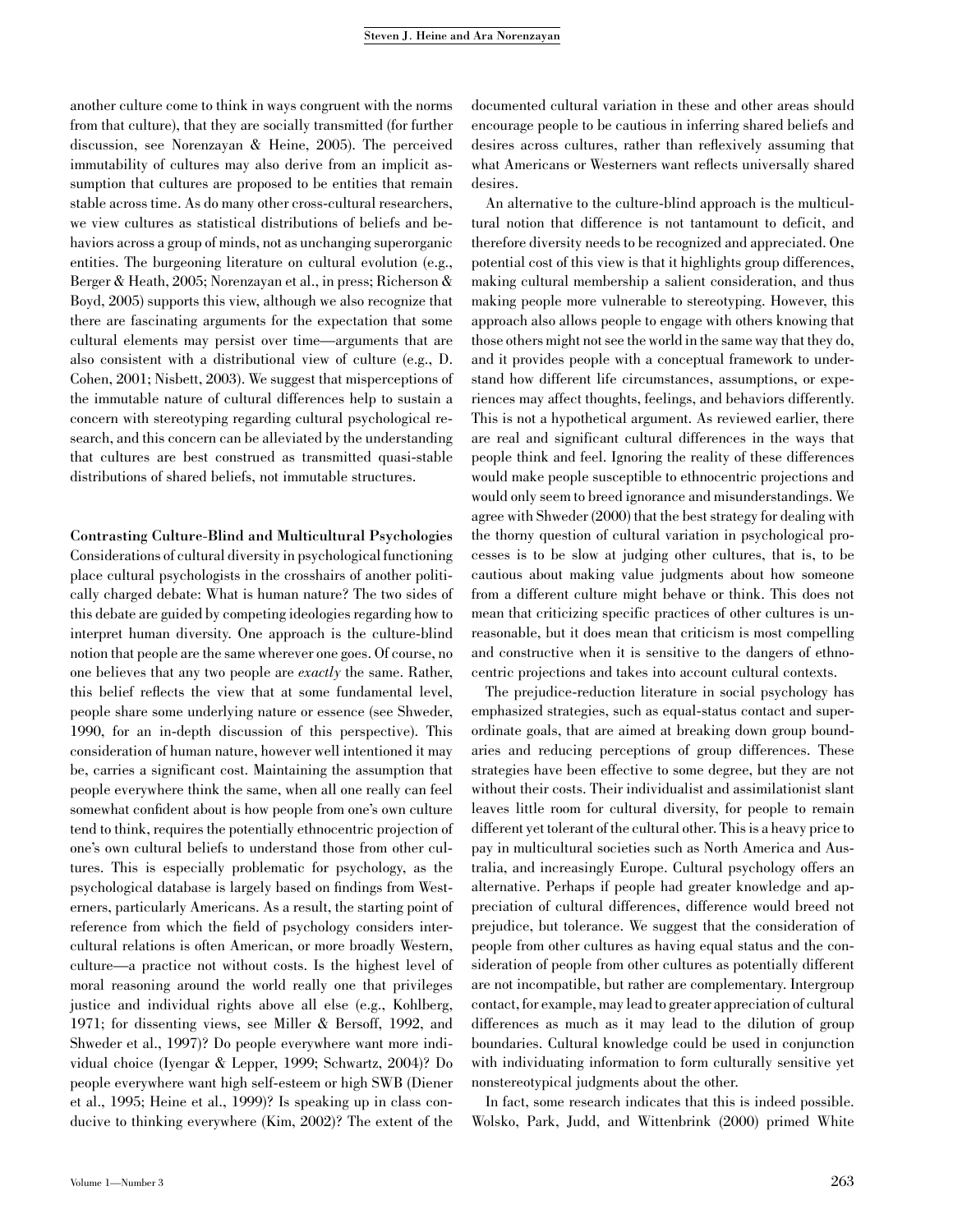Americans with two alternative ideological messages. The colorblind message advocated a race-blind and culture-blind approach to improving interethnic relations (''we are all the same''); the multicultural message took differences as a given and advocated appreciation and respect for cultural differences. Subsequently, participants' attitudes toward Blacks and Hispanics were measured. The results showed that relative to no message, the color-blind and multicultural messages reduced in-group bias and interethnic prejudice about equally. Although the multicultural message increased perceptions of dissimilarity between the in-group and out-group, that perception did not translate into in-group favoritism or out-group hostility. Furthermore, the multicultural message increased stereotyping for both negative and positive traits, but it also increased stereotype accuracy for both types of traits and led to more favorable attitudes toward the out-groups. The results overall suggest that the culture-blind and multicultural strategies, although psychologically quite different, can produce favorable outcomes relative to doing nothing at all. It remains for researchers to explore under what conditions each strategy is more effective in increasing tolerance between cultural groups.

We further suggest that a culture-blind psychology exerts a significant cost on the science of psychology, in that it serves to marginalize psychological research from non-Western cultures. We have had a number of discussions with researchers from non-Western cultures who have informed us that they tried, and failed, to replicate a well-established Western finding. Some of those people have suggested to us that this ''failure'' led them to conclude that they were not as talented, as researchers, as Western psychologists. Indeed, if psychological processes are believed to be universal, and non-Western researchers have difficulty in replicating the findings that come out of the West, then a reasonable conclusion is that those researchers are lacking the acumen to detect these universally available phenomenon. In contrast, with the perspective of a multicultural psychology, the failure of a phenomenon to travel from one culture to another can suggest something meaningful. It can be an opportunity to locate previously unknown boundary conditions for the phenomenon, or to identify an indigenous phenomenon, and make a contribution that has significance to the whole field. The recognition of culture's role in shaping psychological processes should serve to importantly reduce the relative monopoly that Western researchers have had over the field of psychology (see Quinones-Vidal et al., 2004).

We anticipate that political sensitivities will continue to be part of cultural psychological research. Thus far, the majority of cross-cultural psychological research has identified cultural differences that are only mildly controversial, in that they tend to be rather evaluatively neutral and have been observed by comparing cultural groups that are for the most part not engaged in intense political struggles. We recognize that there is no guarantee that future cultural psychological research efforts will continue to focus on relatively uncontroversial topics or to

contrast groups that are not involved in emotionally charged political struggles. Indeed, it seems that some of the most important kinds of questions that cultural psychologists could investigate may be precisely those that can clarify how cultural factors are involved in real-world political conflicts or inequities. For example, consider the conflict between many Muslims and some Western journalists and their supporters regarding the publication of caricatures of Muhammad by a Danish newspaper and other Western newspapers in 2005 and 2006. Many complex issues are implicated in this conflict. However, an important element is a cultural divide centered on different conceptions of morality in these two cultural groups. For one, moral reasoning is based on a morality of autonomy that favors individual rights and freedoms; for the other, it is based on a morality of divinity that favors purity and sacredness (see Shweder et al., 1997). Greater understanding of cultural diversity in moral-reasoning strategies can raise awareness of the different moral sensitivities that are important in different groups, and might prevent such misunderstandings. Thoughtfully conducted research can illuminate the cultural differences that are implicated in intercultural conflicts and misunderstandings. Reducing intercultural conflict requires transcending differences. We suggest that to transcend differences, one must first understand what it is that divides people.

Acknowledgments—Preparation of this manuscript was supported by grants from the National Institute of Mental Health (R01 MH060155-01A2) and Social Sciences and Humanities Research Council of Canada (410-2004-0795) to Heine and by a grant from the Social Sciences and Humanities Research Council of Canada (410-2004-0197) to Norenzayan. We are especially grateful to Dov Cohen, Shinobu Kitayama, Dick Nisbett, Jeffrey Sanchez-Burks, and members of the Culture and Self lab at the University of British Columbia for their thoughtful comments on an earlier draft of this article.

#### **REFERENCES**

- Adams, G. (2005). The cultural grounding of personal relationship: Enemyship in West African worlds. Journal of Personality and Social Psychology, 88, 948–968.
- Allison, A.C. (1954). The distribution of the sickle-cell trait in East Africa and elsewhere, and its apparent relationship to the incidence of subtertian malaria. Transactions of the Royal Society of Tropical Medicine and Hygiene, 48, 312–318.
- Asch, S.E. (1987). Social psychology. New York: Oxford University Press. (Original work published 1952)
- Atran, S., Medin, D.L., & Ross, N.O. (2005). The cultural mind: Environmental decision making and cultural modeling within and across populations. Psychological Review, 112, 744–776.
- Bailenson, J.N., Shum, M., Atran, S., Medin, D.L., & Coley, J. (2002). A bird's eye view: Biological categorization and reasoning within and across cultures. Cognition, 84, 1–53.
- Bargh, J.A., Gollwitzer, P.M., Lee-Chai, A., Barndollar, K., & Trotschel, R. (2001). The automated will: Nonconscious activation and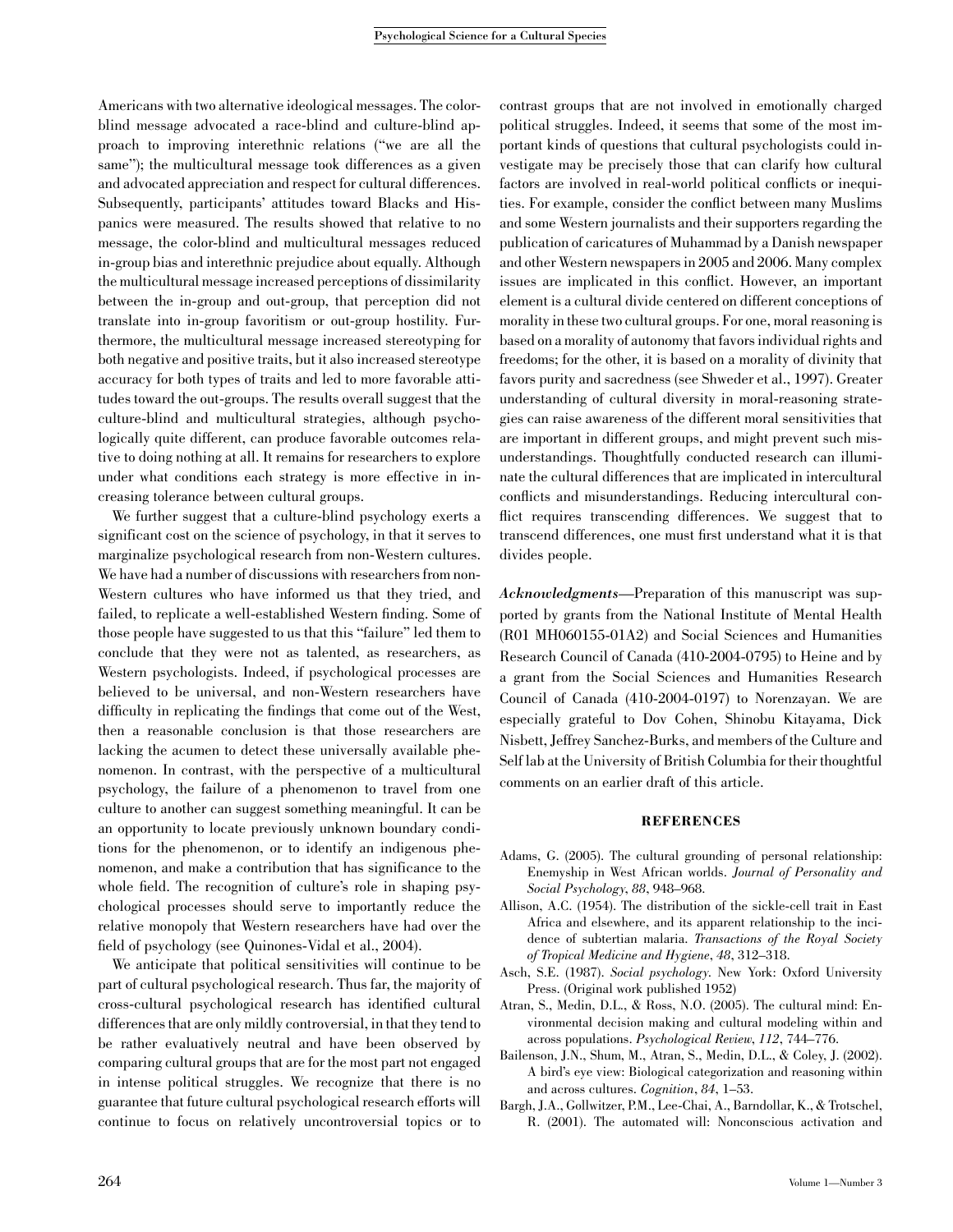pursuit of behavioral goals. Journal of Personality and Social Psychology, 81, 1014–1027.

- Barkow, J.H. (1989). Darwin, sex, and status: Biosocial approaches to mind and culture. Toronto, Ontario, Canada: University of Toronto Press.
- Baron, R.M., & Kenny, D.A. (1986). The moderator-mediator variable distinction in social psychological research: Conceptual, strategic, and statistical considerations. Journal of Personality and Social Psychology, 51, 1173–1182.
- Barrett, H.C., & Behne, T. (2005). Children's understanding of death as the cessation of agency: A test using sleep versus death. Cognition, 96, 93–108.
- Beja-Pereira, A., Luikart, G., England, P.R., Bradley, D.G., Jann, O.C., Bertorelle, G., Chamberlain, A.T., Nunes, T.P., Metodiev, S., Ferrand, N., & Erhardt, G. (2003). Gene-culture coevolution between cattle milk protein genes and human lactase genes. Nature Genetics, 35, 311–313.
- Berger, J., & Heath, C. (2005). Idea habitats: How the prevalence of environmental cues influences the success of ideas. Cognitive Science, 29, 195–221.
- Berlin, B., & Kay, P. (1969). *Basic color terms: Their universality and* evolution. Berkeley: University of California Press.
- Boroditsky, L. (2001). Does language shape thought? English and Mandarin speakers' conceptions of time. Cognitive Psychology, 43, 1–22.
- Boyd, R., & Silk, J.B. (2003). How humans evolved (3rd ed.). New York: Norton.
- Callaghan, T., Rochat, P., Lillard, A., Claux, M.L., Odden, H., Itakura, S., Tapanya, S., & Singh, S. (2005). Synchrony in the onset of mental-state reasoning: Evidence from five cultures. Psychological Science, 16, 378–384.
- Cavalli-Sforza, L.L., & Cavalli-Sforza, F. (1995). The great human diasporas: The history of diversity and evolution. Reading, MA: Perseus Books.
- Cawte, J.E. (1976). Malgri: A culture-bound syndrome. In W.P. Lebra (Ed.), Culture-bound syndromes, ethnopsychiatry, and alternate therapies (pp. 22–31). Honolulu: University Press of Hawaii.
- Chang, H.-C., & Holt, G.R. (1994). A Chinese perspective on face as inter-relational concern. In S. Ting-Toomey (Ed.), The challenge of facework: Cross-cultural and interpersonal issues (pp. 95–132). Albany: State University of New York Press.
- Choi, I., Dalal, R., Kim-Prieto, C., & Park, H. (2003). Culture and judgement of causal relevance. Journal of Personality and Social Psychology, 84, 46–59.
- Choi, I., Nisbett, R.E., & Norenzayan, A. (1999). Causal attribution across cultures: Variation and universality. Psychological Bulletin, 125, 47–63.
- Chua, H.F., Boland, J.E., & Nisbett, R.E. (2005). Cultural variation in eye movements during scene perception. Proceedings of the National Academy of Sciences, USA, 102, 12629–12633.
- Cohen, A.B., & Rozin, P. (2001). Religion and the morality of mentality. Journal of Personality and Social Psychology, 81, 697–710.
- Cohen, D. (1996). Law, social policy, and violence: The impact of regional cultures. Journal of Personality and Social Psychology, 70, 961–978.
- Cohen, D. (1998). Culture, social organization, and patterns of violence. Journal of Personality and Social Psychology, 75, 408–419.
- Cohen, D. (2001). Cultural variation: Considerations and implications. Psychological Bulletin, 127, 451–471.
- Cohen, D. (in press). Methods in cultural psychology. In S. Kitayama & D. Cohen (Eds.), Handbook of cultural psychology. New York: Guilford.
- Cohen, D., & Gunz, A. (2002). As seen by the other . . . : Perspectives on the self in the memories and emotional perceptions of Easterners and Westerners. Psychological Science, 13, 55–59.
- Cohen, D., & Hoshino-Browne, E. (2005). Insider and outsider perspectives on the self and social world. In R.M. Sorrentino, D. Cohen, J.M. Olson, & M.P. Zanna (Eds.), Culture and social behavior (The Ontario Symposium Vol. 10, pp. 49–76). Hillsdale, NJ: Erlbaum.
- Cohen, D., Nisbett, R.E., Bowdle, B.F., & Schwarz, N. (1996). Insult, aggression, and the Southern culture of honor: An ''experimental ethnography.'' Journal of Personality and Social Psychology, 70, 945–960.
- Cohen, D., Vandello, J., Puente, S., & Rantilla, A. (1999). ''When you call me that, smile!'': How norms for politeness, interaction styles, and aggression work together in southern culture. Social Psychology Quarterly, 62, 257–275.
- Cole, M., Gay, J., & Glick, J. (1968). Some experimental studies of Kpelle quantitative behavior. Psychonomic Monograph Supplements, 2, 173–190.
- Cousins, S.D. (1989). Culture and selfhood in Japan and the U.S. Journal of Personality and Social Psychology, 56, 124–131.
- Cousins, S.D. (1990). Culture and social phobia in Japan and the United States. Unpublished doctoral dissertation, University of Michigan, Ann Arbor.
- Crocker, J., & Park, L.E. (2004). The costly pursuit of self-esteem. Psychological Bulletin, 130, 392–414.
- Cronbach, L.J. (1986). Social inquiry for and by earthlings. In D.W. Fiske & R.A. Shweder (Eds.), Metatheory in social science: Pluralisms and subjectivities (pp. 83–107). Chicago: University of Chicago Press.
- Darwin, C. (1958). The origin of species. New York: New American Library. (Original work published 1859)
- Diamond, J. (1997). Guns, germs, and steel: The fates of human societies. New York: Norton.
- Diener, E., & Diener, M. (1995). Cross-cultural correlates of life satisfaction and self-esteem. Journal of Personality and Social Psychology, 68, 653–663.
- Diener, E., Diener, M., & Diener, C. (1995). Factors predicting the subjective well-being of nations. Journal of Personality and Social Psychology, 69, 851–864.
- Dobzhansky, T. (1962). Mankind evolving. New York: Bantam.
- Doi, T. (1971). The anatomy of dependence. Tokyo: Kodansha.
- Edgerton, R. (1971). The individual in cultural adaptation. Los Angeles: University of California Press.
- Ekman, P., Sorenson, E.R., & Friesen, W. (1969). Pancultural elements in facial displays of emotion. Science, 164, 86–88.
- Fessler, D. (in press). Steps toward an evolutionary psychology of a culture dependent species. In P. Carruthers, S. Laurence, & S. Stich (Eds.), Innateness and the structure of the mind (Vol. II). Oxford, England: Oxford University Press.
- Gangestad, S.W., Haselton, M.G., & Buss, D.M. (in press). Evolutionary foundations of cultural variation: Evoked culture and mate preference. Psychological Inquiry.
- Gardner, W.L., Gabriel, S., & Lee, A.Y. (1999). "I" value freedom, but ''we'' value relationships: Self-construal priming mirrors cultural differences in judgment. Psychological Science, 10, 321– 326.
- Geertz, H. (1959). The vocabulary of emotion: A study of Javanese socialization processes. Psychiatry, 22, 225–237.
- Gergen, K.J. (1973). Social psychology as history. Journal of Personality and Social Psychology, 26, 309–320.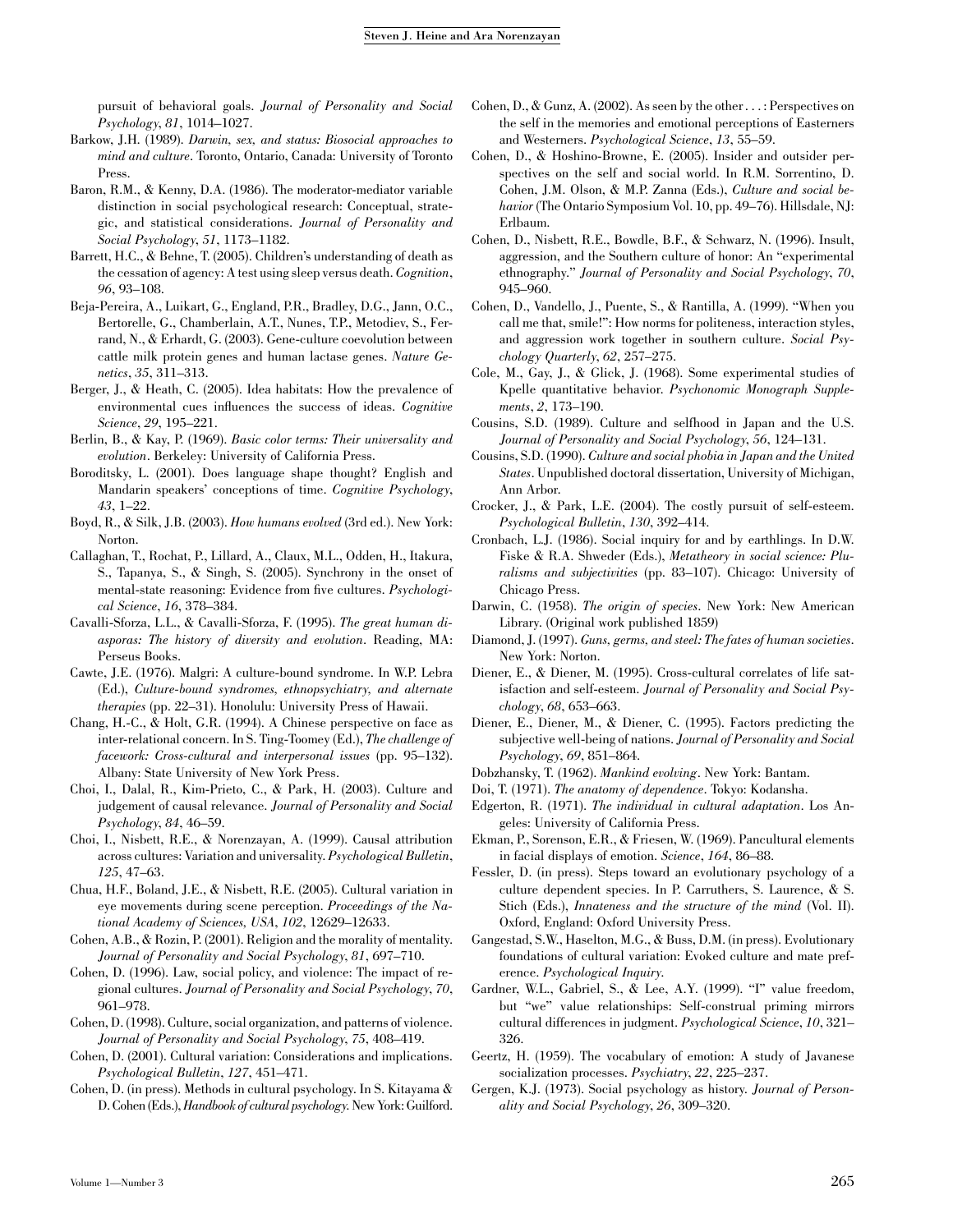Gordon, P. (2004). Numerical cognition without words: Evidence from Amazonia. Science, 306, 496–499.

Gould, S.J. (1981). The mismeasure of man. New York: Norton.

- Greenfield, P.M. (1997). Culture as process: Empirical methods for cultural psychology. In J.W. Berry, Y.H. Poortinga, & J. Pandey (Eds.), Handbook of cross-cultural psychology (Vol. 1, pp. 301– 346). Boston: Allyn & Bacon.
- Grossmann, K., Grossmann, K.E., Spangler, S., Suess, G., & Unzner, L. (1985). Maternal sensitivity and newborn attachment orientation responses as related to quality of attachment in northern Germany. Monographs of the Society for Research in Child Development, 50(1–2, Serial No. 209), 233–256.
- Hansen, I.G., & Norenzayan, A. (in press). Between yang and yin and heaven and hell: Untangling the complex relationship between religion and intolerance. In P. McNamara (Ed.), Where God and science meet: How brain and evolutionary studies alter our understanding of religion. Westport, CT: Praeger.
- Heine, S.J. (2001). Self as cultural product: An examination of East Asian and North American selves. Journal of Personality, 69, 881–906.
- Heine, S.J. (2005a). Constructing good selves in Japan and North America. In R.M. Sorrentino, D. Cohen, J.M. Olson, & M.P. Zanna (Eds.), Culture and social behavior (The Ontario Symposium Vol. 10, pp. 115–143). Hillsdale, NJ: Erlbaum.
- Heine, S.J. (2005b). Where is the evidence for pancultural self-enhancement? A reply to Sedikides, Gaertner, & Toguchi. Journal of Personality and Social Psychology, 89, 531–538.
- Heine, S.J., Foster, J.A., & Spina, R. (2005, January). Where birds of a feather might not flock together. Paper presented at the Cultural Psychology Preconference at the annual meeting of the Society for Personality and Social Psychology, New Orleans, LA.
- Heine, S.J., & Hamamura, T. (2006). In search of East Asian self-enhancement. Manuscript submitted for publication.
- Heine, S.J., Harihara, M., & Niiya, Y. (2002). Terror management in Japan. Asian Journal of Social Psychology, 5, 187–196.
- Heine, S.J., Kitayama, S., & Hamamura, T. (in press). Different metaanalyses, different conclusions: A comment on Sedikides, Gaertner, & Vevea (2005). Asian Journal of Social Psychology.
- Heine, S.J., Kitayama, S., Lehman, D.R., Takata, T., Ide, E., Leung, C., & Matsumoto, H. (2001). Divergent consequences of success and failure in Japan and North America: An investigation of self-improving motivations and malleable selves. Journal of Personality and Social Psychology, 81, 599–615.
- Heine, S.J., & Lehman, D.R. (1997a). The cultural construction of selfenhancement: An examination of group-serving biases. Journal of Personality and Social Psychology, 72, 1268–1283.
- Heine, S.J., & Lehman, D.R. (1997b). Culture, dissonance, and selfaffirmation. Personality and Social Psychology Bulletin, 23, 389– 400.
- Heine, S.J., & Lehman, D.R. (2004). Move the body, change the self: Acculturative effects on the self-concept. In M. Schaller & C. Crandall (Eds.), Psychological foundations of culture (pp. 305– 331). Mahwah, NJ: Erlbaum.
- Heine, S.J., Lehman, D.R., Markus, H.R., & Kitayama, S. (1999). Is there a universal need for positive self-regard? Psychological Review, 106, 766–794.
- Heine, S.J., Lehman, D.R., Peng, K., & Greenholtz, J. (2002). What's wrong with cross-cultural comparisons of subjective Likert scales? The reference-group problem. Journal of Personality and Social Psychology, 82, 903–918.
- Heine, S.J., Proulx, T., & Vohs, K.D. (2006). Meaning maintenance model: On the coherence of social motivations. Personality and Social Psychology Review, 10, 88–110.
- Heine, S.J., & Renshaw, K. (2002). Interjudge agreement, self-enhancement, and liking: Cross-cultural divergences. Personality and Social Psychology Bulletin, 28, 578–587.
- Heine, S.J., Takemoto, T., & Moskalenko, S. (2005). [Objective selfawareness across cultures]. Unpublished raw data.
- Hempel, C. (1965). Aspects of scientific explanation and other essays in the philosophy of science. New York: Free Press.
- Henrich, J., & Boyd, R. (1998). The evolution of conformist transmission and between-group differences. Evolution and Human Behavior, 19, 215–242.
- Henrich, J., Boyd, R., Bowles, S., Gintis, H., Fehr, E., Camerer, C., McElreath, R., Gurven, M., Hill, K., Barr, A., Ensminger, J., Tracer, D., Marlow, F., Patton, J., Alvard, M., Gil-White, F., & Henrich, N. (2005). 'Economic man' in cross-cultural perspective: Ethnography and experiments from 15 small-scale societies. Behavioral and Brain Sciences, 28, 795–855.
- Imai, M., & Gentner, D. (1997). A cross-linguistic study of early word meaning: Universal ontology and linguistic influence. Cognition, 62, 169–200.
- Iyengar, S.S., & Lepper, M.R. (1999). Rethinking the value of choice: A cultural perspective on intrinsic motivation. Journal of Personality and Social Psychology, 76, 349–366.
- Jablonski, N.G., & Chaplin, G. (2000). The evolution of human skin coloration. Journal of Human Evolution, 39, 57–106.
- Ji, L.J., Peng, K., & Nisbett, R.E. (2000). Culture, control, and perception of relationships in the environment. Journal of Personality and Social Psychology, 78, 943–955.
- Keel, P.K., & Klump, K.L. (2003). Are eating disorders culture-bound syndromes? Implications for conceptualizing their etiology. Psychological Bulletin, 129, 747–769.
- Kim, H.S. (2002). We talk, therefore we think? A cultural analysis of the effect of talking on thinking. Journal of Personality and Social Psychology, 83, 828–842.
- Kim, H.S., & Markus, H.R. (1999). Deviance or uniqueness, harmony or conformity? A cultural analysis. Journal of Personality and Social Psychology, 77, 785–800.
- Kitayama, S. (2002). Culture and basic psychological processes—toward a system view of culture: Comment on Oyserman et al. (2002). Psychological Bulletin, 128, 89–96.
- Kitayama, S., Markus, H.R., Matsumoto, H., & Norasakkunkit, V. (1997). Individual and collective processes in the construction of the self: Self-enhancement in the United States and self-criticism in Japan. Journal of Personality and Social Psychology, 72, 1245– 1267.
- Kitayama, S., Snibbe, A.C., Markus, H.R., & Suzuki, T. (2004). Is there any ''free'' choice? Self and dissonance in two cultures. Psychological Science, 15, 527–533.
- Kleinman, A. (1982). Neurasthenia and depression: A study of somatization and culture in China. Culture, Medicine, and Psychiatry, 6, 117–190.
- Kleinman, A. (1988). Rethinking psychiatry: From cultural category to personal experience. New York: Free Press.
- Knight, N., Varnum, M.E.W., & Nisbett, R.E. (2005). Culture, class, and categorization. Manuscript submitted for publication.
- Kohlberg, L. (1971). From is to ought: How to commit the naturalistic fallacy and get away with it in the study of moral development. In L. Mischel (Ed.), Cognitive development and epistemology (pp. 151–284). New York: Academic Press.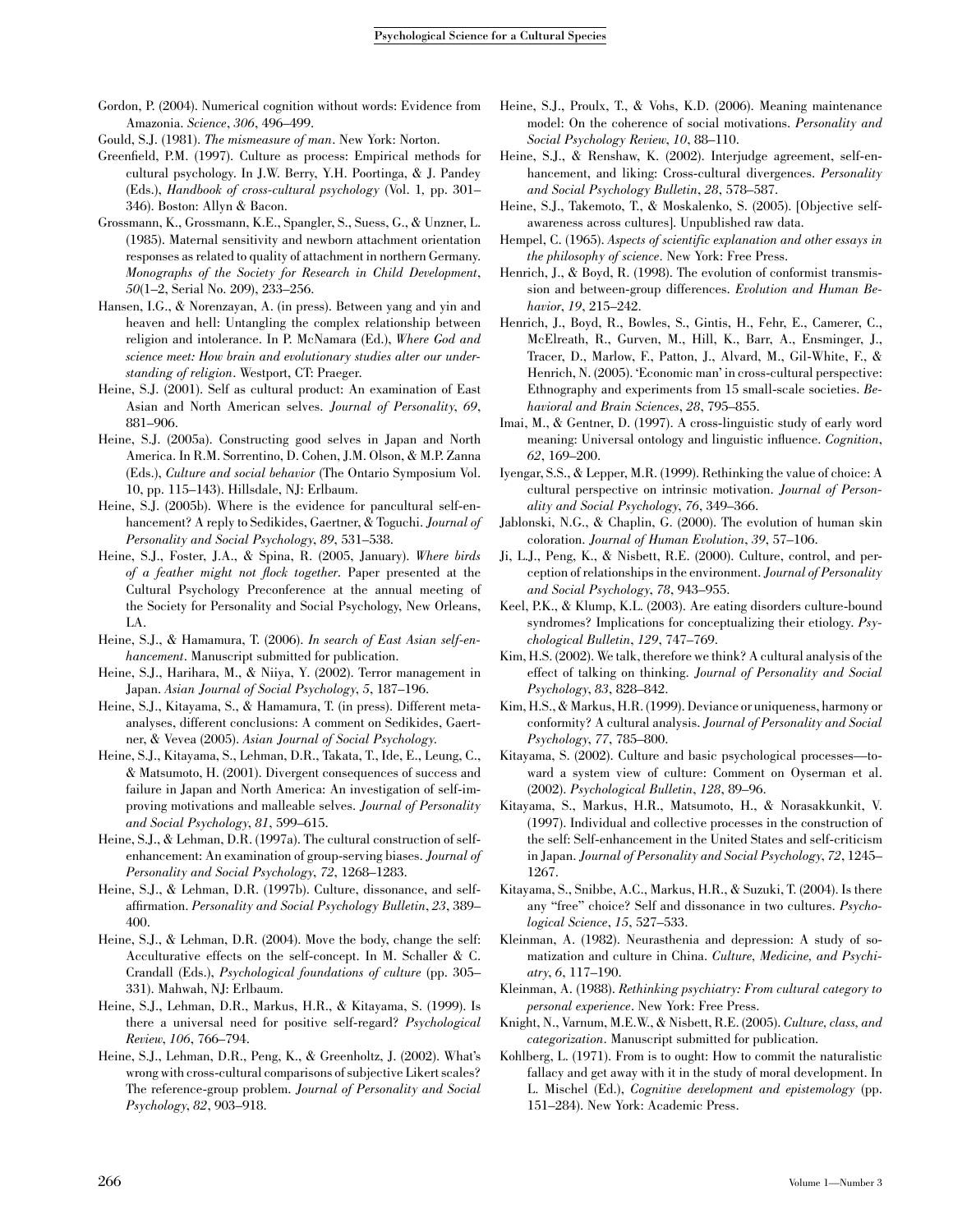- Koo, M., & Choi, I. (2005). Becoming a holistic thinker: Training effect of Oriental medicine on reasoning. Personality and Social Psychology Bulletin, 31, 1264–1272.
- Kühnen, U., Hannover, B., & Roeder, U. (2001). Cross-cultural variations in identifying embedded figures: Comparisons from the United States, Germany, Russia, and Malaysia. Journal of Cross-Cultural Psychology, 32, 365–371.
- Kühnen, U., Hannover, B., & Schubert, B. (2001). The semantic-procedural interface model of the self: The role of self-knowledge for context-dependent versus context-independent modes of thinking. Journal of Personality and Social Psychology, 80, 397–409.
- Kühnen, U., & Oyserman, D. (2002). Thinking about the self influences thinking in general: Cognitive consequences of salient self-concept. Journal of Experimental Social Psychology, 38, 492–499.
- Landsteiner, K. (1901). Uber agglutinationserscheinungen normalen menschlichen. Wiener Klinischen Wochenschrift, 14, 1132–1134.
- Leary, M.R., Tambor, E.S., Terdal, S.K., & Downs, D.L. (1995). Selfesteem as an interpersonal monitor: The sociometer hypothesis. Journal of Personality and Social Psychology, 68, 518–530.
- Lee, A.Y., Aaker, J.L., & Gardner, W.L. (2000). The pleasures and pains of distinct self-construals: The role of interdependence in regulatory focus. Journal of Personality and Social Psychology, 78, 1122–1134.
- Lefebvre, L., & Giraldeau, L.A. (1994). Cultural transmission in pigeons is affected by the number of tutors and bystanders present. Animal Behaviour, 47, 331–337.
- Levenson, R.W., Ekman, P., Heider, K., & Friesen, W.V. (1992). Emotion and autonomic nervous system activity in the Minangkabau of West Sumatra. Journal of Personality and Social Psychology, 62, 972–988.
- Levine, R., Sato, S., Hashimoto, T., & Verma, J. (1995). Love and marriage in eleven cultures. Journal of Cross-Cultural Psychology, 26, 554–571.
- Levine, R.V., & Norenzayan, A. (1999). The pace of life in 31 countries. Journal of Cross-Cultural Psychology, 30, 178–205.
- Levine, T.R., Bresnahan, M.J., Park, H.S., Lapinski, M.K., Wittenbaum, G.M., Shearman, S.M., Lee, S.Y., Chung, D., & Ohashi, R. (2003). Self-construal scales lack validity. Human Communication Research, 29, 210–252.
- Levinson, S.C. (1997). Language and cognition: The cognitive consequences of spatial description in Guugu Yimithirr. Journal of Linguistic Anthropology, 7, 98–131.
- Lucy, J.A., & Shweder, R.A. (1979). Whorf and his critics: Linguistic and nonlinguistic influences on color memory. American Anthropologist, 81, 581–605.
- Lydens, L.A. (1988). A longitudinal study of cross-cultural adoption: Identity development among Asian adoptees at adolescence and early adulthood. Unpublished doctoral dissertation, Northwestern University, Evanston, IL.
- Mandel, N. (2003). Shifting selves and decision making: The effects of self construal priming on consumer risk taking. Journal of Consumer Research, 30, 30–40.
- Markus, H.R., & Kitayama, S. (1991). Culture and the self: Implications for cognition, emotion, and motivation. Psychological Review, 98, 224–253.
- Masuda, T., & Nisbett, R.E. (2001). Attending holistically versus analytically: Comparing the context sensitivity of Japanese and Americans. Journal of Personality and Social Psychology, 81, 922–934.
- Matsumoto, D. (2006). Culture and cultural worldviews: Do verbal descriptions about culture reflect anything other than verbal descriptions of culture? Culture & Psychology, 12, 33–62.
- Matsumoto, D., & Yoo, S.H. (2006). Toward a new generation of crosscultural research. Perspectives on Psychological Science, 1, 234– 250.
- McCrae, R.R., Yik, M.S.M., Trapnell, P.D., Bond, M.H., & Paulhus, D.L. (1998). Interpreting personality profiles across cultures: Bilingual, acculturation, and peer rating studies of Chinese undergraduates. Journal of Personality and Social Psychology, 74, 1041–1055.
- Medin, D.L., & Atran, S. (2004). The native mind: Biological categorization, reasoning and decision making in development and across cultures. Psychological Review, 111, 960–983.
- Medin, D.L., Ross, N., Atran, S., Burnett, R.C., & Block, S.V. (2002). Categorization and reasoning in relation to culture and expertise. In B.H. Ross (Ed.), The psychology of learning and motivation (Vol. 41, pp. 1–41). London: Academic Press.
- Miller, J.G., & Bersoff, D.M. (1992). Culture and moral judgment: How are conflicts between justice and interpersonal responsibilities resolved? Journal of Personality and Social Psychology, 62, 541– 554.
- Miyamoto, Y., Kitayama, S., & Talhelm, T. (2006, January). A metaanalytic review of cultural differences in cognitive processes. Poster presented at the annual meeting of the Society for Personality and Social Psychology, Palm Springs, CA.
- Miyamoto, Y., Nisbett, R.E., & Masuda, T. (2006). Culture and the physical environment: Holistic versus analytic perceptual affordances. Psychological Science, 17, 113–119.
- Morling, B., Kitayama, S., & Miyamoto, Y. (2002). Cultural practices emphasize influence in the United States and adjustment in Japan. Personality and Social Psychology Bulletin, 28, 311–323.
- Morris, M., & Peng, K. (1994). Culture and cause: American and Chinese attributions for social and physical events. Journal of Personality and Social Psychology, 67, 949–971.
- Ngui, P.W. (1969). The koro epidemic in Singapore. Australian New Zealand Journal of Psychiatry, 3, 263–266.
- Nisbett, R.E. (2003). The geography of thought. New York: Free Press.
- Nisbett, R.E., & Cohen, D. (1996). Culture of honor: The psychology of violence in the South. Boulder, CO: Westview Press.
- Nisbett, R.E., Peng, K., Choi, I., & Norenzayan, A. (2001). Culture and systems of thought: Holistic versus analytic cognition. Psychological Review, 108, 291–310.
- Nisbett, R.E., & Wilson, T.D. (1977). Telling more than we can know: Verbal reports on mental processes. Psychological Review, 84, 231–259.
- Norenzayan, A. (in press). Evolution and transmitted culture. Psychological Inquiry.
- Norenzayan, A., & Heine, S.J. (2005). Psychological universals: What are they and how can we know? Psychological Bulletin, 131, 763– 784.
- Norenzayan, A., Schaller, M., & Heine, S.J. (in press). Evolution and culture. In M. Schaller, J.A. Simpson, & D.T. Kenrick (Eds.), Evolution and social psychology. New York: Psychology Press.
- Norenzayan, A., Smith, E.E., Kim, B., & Nisbett, R.E. (2002). Cultural preferences for formal versus intuitive reasoning. Cognitive Science, 26, 653–684.
- Obeyesekere, G. (1985). Depression, Buddhism and the work of culture in Sri Lanka. In A. Kleinman & B. Good (Eds.), Culture and depression (pp. 134–152). Berkeley: University of California Press.
- Oishi, S., Diener, E., Napa Scollon, C., & Biswas-Diener, R. (2004). Cross-situational consistency of affective experiences across cultures. Journal of Personality and Social Psychology, 86, 460– 472.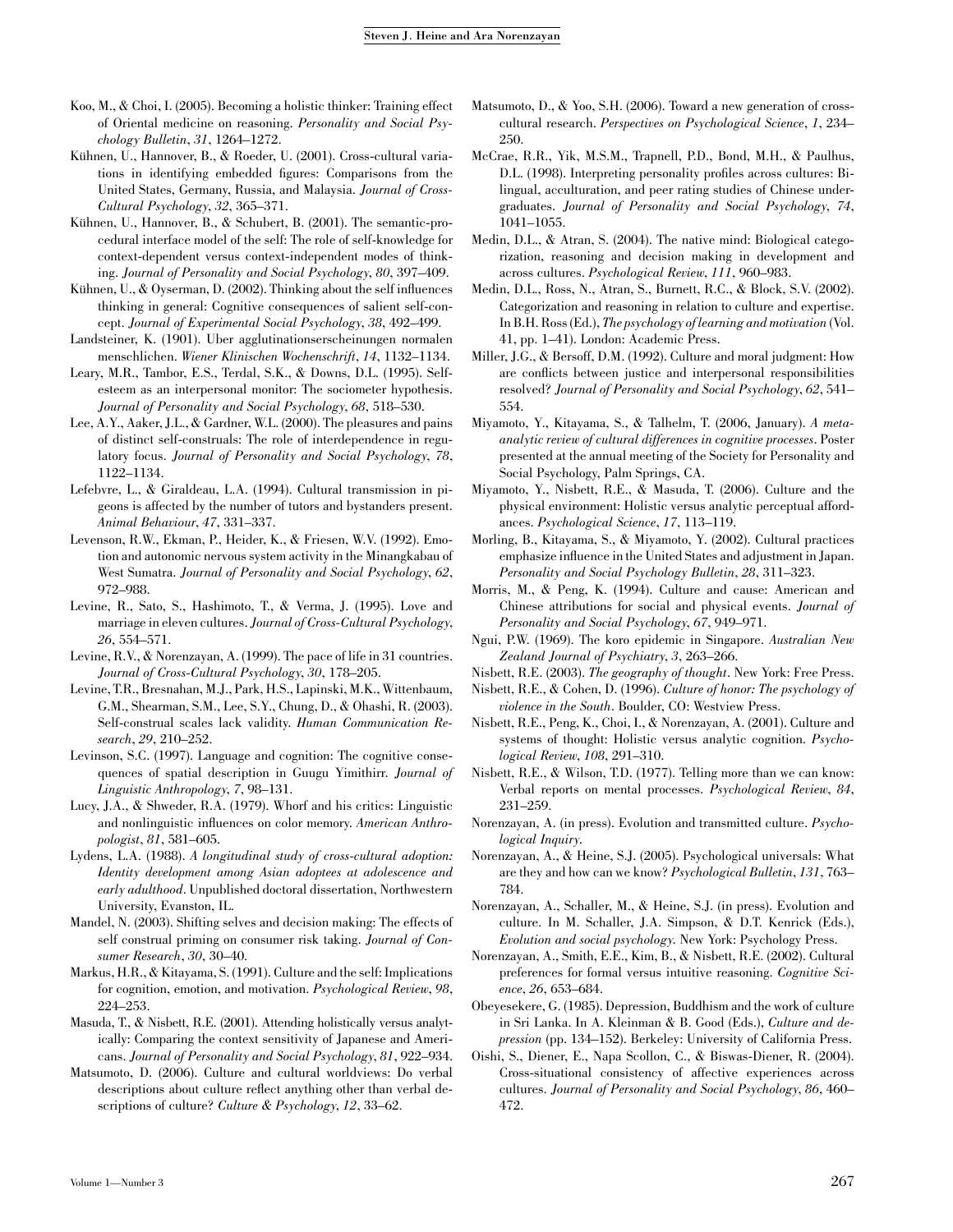- Oyserman, D., Coon, H.M., & Kemmelmeier, M. (2002). Rethinking individualism and collectivism: Evaluation of theoretical assumptions and meta-analyses. Psychological Bulletin, 128, 3–72.
- Peng, K., & Nisbett, R.E. (1999). Culture, dialectics, and reasoning about contradiction. American Psychologist, 54, 741–754.
- Pica, P., Lerner, C., Izard, V., & Dehaene, S. (2004). Exact and approximate arithmetic in an Amazonian indigenous group. Science, 306, 499–501.
- Plomin, R., Owen, M.J., & McGuffin, P. (1994). The genetic basis of complex human behaviors. Science, 264, 1733–1739.
- Pyszczynski, T., Greenberg, J., & Solomon, S. (2004). Why do people need self-esteem? A theoretical and empirical review. Psychological Bulletin, 130, 435–468.
- Quinones-Vidal, E., Lopez-Garcia, J.J., Penaranda-Ortega, M., & Tortosa-Gil, F. (2004). The nature of social and personality psychology as reflected in JPSP, 1965-2000. Journal of Personality and Social Psychology, 86, 435–452.
- Rendell, L., & Whitehead, H. (2001). Culture in whales and dolphins. Behavioral and Brain Sciences, 24, 309–382.
- Rice, T.W., & Steele, B. (2004). Subjective well-being and culture across time and space. Journal of Cross-Cultural Psychology, 35, 633–647.
- Richerson, P.J., & Boyd, R. (2005). Not by genes alone. Chicago: University of Chicago Press.
- Roberson, D., Davidoff, J., Davies, I., & Shapiro, L. (2005). Color categories in Himba: Evidence for the cultural relativity hypothesis. Cognitive Psychology, 50, 378–411.
- Roberson, D., Davies, I., & Davidoff, J. (2000). Color categories are not universal: Replications and new evidence from a stone-age culture. Journal of Experimental Psychology: General, 129, 369–398.
- Rosaldo, M.Z. (1980). Knowledge and passion: Ilongot notions of self and social life. Cambridge, England: Cambridge University Press.
- Rosch Heider, E. (1972). Universals in color naming and memory. Journal of Experimental Psychology, 93, 10–20.
- Roy, M.A., Neale, M.C., & Kendler, K.S. (1995). The genetic epidemiology of self-esteem. British Journal of Psychiatry, 166, 813– 820.
- Rozin, P. (2001). Social psychology and science: Some lessons from Solomon Asch. Personality and Social Psychology Review, 5, 2–14.
- Rubel, A.J., O'Nell, C.W., & Collado, R. (1985). The folk illness called susto. In R.C. Simons & C.C. Hughes (Eds.), The culture-bound syndromes (pp. 333–350). Dordrecht, The Netherlands: Reidel.
- Ryder, A.G., Yang, J., Zhu, X., Yao, S., Yi, J., Bagby, R.M., & Heine, S.J. (2005). Culture and depression: Are there differences in Chinese and North American symptom presentation? Manuscript submitted for publication.
- Sakai, M., Ishikawa, S., Takizawa, M., Sato, H., & Sakano, Y. (2004). The state of hikikomori from a family's point of view: Statistical survey and the role of psychological intervention. *Japanese* Journal of Counseling Science, 37, 168–179.
- Salmon, W. (1984). Scientific explanation and the causal structure of the world. Princeton, NJ: Princeton University Press.
- Sanchez-Burks, J. (2002). Protestant relational ideology and (in)attention to relational work settings. Journal of Personality and Social Psychology, 83, 919–929.
- Scarr, S. (1981). Race, social class, and individual differences in IQ. Hillsdale, NJ: Erlbaum.
- Schaller, M. (2001). Unintended influence: Social-evolutionary processes in the construction and change of culturally-shared beliefs. In J.P. Forgas & K.D. Williams (Eds.), Social influence: Direct and indirect processes (pp. 77–93). Philadelphia: Psychology Press.
- Schwartz, B. (2004). The paradox of choice: Why more is less. New York: Harper-Collins.
- Schwarz, N. (1999). Self-reports: How the questions shape the answers. American Psychologist, 54, 93–105.
- Sears, D. (1986). College sophomores in the laboratory: Influences of a narrow data base on social psychology's view of human nature. Journal of Personality and Social Psychology, 51, 515–530.
- Sedikides, C., Gaertner, L., & Vevea, J. (2005). Pancultural self-enhancement reloaded: A meta-analytic reply to Heine (2005). Journal of Personality and Social Psychology, 89, 539–551.
- Segall, M.H., Campbell, D.T., & Herskovits, M.J. (1963). Cultural differences in the perception of geometric illusions. Science, 193, 769–771.
- Shweder, R.A. (1990). Cultural psychology: What is it? In J.W. Stigler, R.A. Shweder, & G. Herdt (Eds.), Cultural psychology: Essays on comparative human development (pp. 1–43). Cambridge, England: Cambridge University Press.
- Shweder, R.A. (2000). Moral maps, "first world" conceits, and the new evangelists. In L.E. Harrison & S.P. Huntington (Eds.), Culture matters: How values shape human progress (pp. 158–176). New York: Basic Books.
- Shweder, R.A., Much, N.C., Mahapatra, M., & Park, L. (1997). The ''big three'' of morality (autonomy, community, divinity) and the ''big three'' explanations of suffering. In A.M. Brandt & P. Rozin (Eds.), Morality and health (pp. 119–169). New York: Routledge.
- Singelis, T.M., Bond, M.H., Sharkey, W.F., & Lai, S.Y. (1999). Unpackaging culture's influence on self-esteem and embarrassability: The role of self-construals. Journal of Cross-Cultural Psychology, 30, 315–331.
- Snibbe, A.C., & Markus, H.R. (2005). You can't always get what you want: Social class, agency, and choice. Journal of Personality and Social Psychology, 88, 703–720.
- Spencer, S.J., Zanna, M.P., & Fong, G.T. (2005). Establishing a causal chain: Why experiments are often more effective than mediational analyses in examining psychological processes. Journal of Personality and Social Psychology, 89, 845–851.
- Spencer-Rodgers, J., Peng, K., Wang, L., & Hou, Y. (2004). Dialectical self-esteem and East-West differences in psychological well-being. Personality and Social Psychology Bulletin, 30, 1416–1432.
- Sperber, D. (1996). Explaining culture: A naturalistic approach. Cambridge, MA: Blackwell.
- Stevenson, H.W. (1982). Influences of schooling on cognitive development. In D.A. Wagner & H.W. Stevenson (Eds.), Cultural perspectives on child development (pp. 208–224). San Francisco: W.H. Freeman.
- Suh, E.M. (2002). Culture, identity consistency, and subjective wellbeing. Journal of Personality and Social Psychology, 83, 1378– 1391.
- Suwanlert, S. (1988). A study of latah in Thailand. Journal of the Psychiatric Association of Thailand, 33(3), 129–133.
- Tardif, T. (1996). Nouns are not always learned before verbs: Evidence from Mandarin speakers' early vocabularies. Developmental Psychology, 32, 492–504.
- Tomasello, M. (1999). The cultural origins of human cognition. Cambridge, MA: Harvard University Press.
- Tomasello, M., Kruger, A.C., & Ratner, H.H. (1993). Cultural learning. Behavioral and Brain Sciences, 16, 495–552.
- Tooby, J., & Cosmides, L. (1992). The psychological foundations of culture. In J.H. Barkow, L. Cosmides, & J. Tooby (Eds.), The adapted mind: Evolutionary psychology and the generation of culture (pp. 19–136). New York: Oxford University Press.